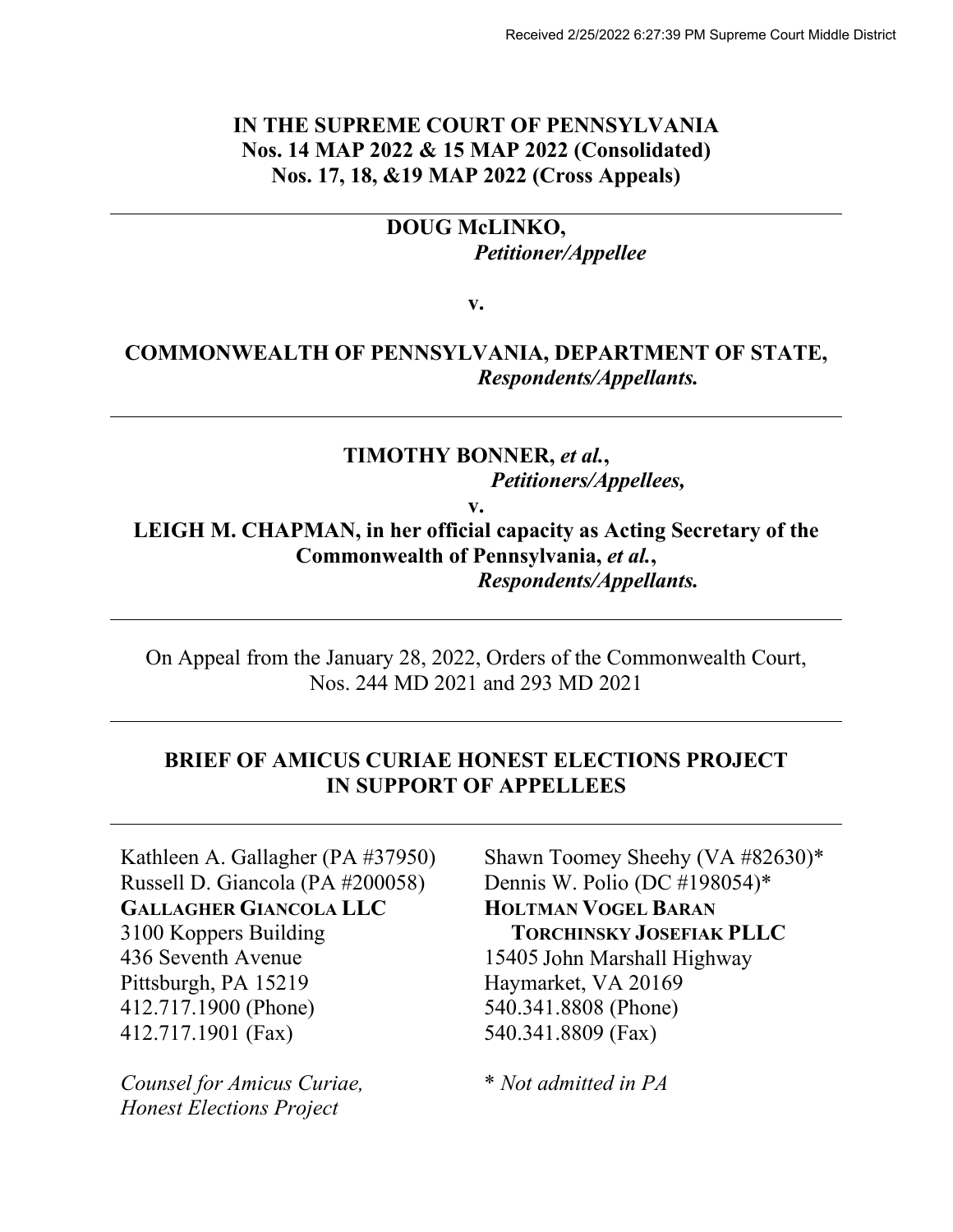# **TABLE OF CONTENTS**

| $\mathbf{I}$ . | There is No Constitutional Right to No-Excuse Voting by                                                               |                                                                                                    |  |
|----------------|-----------------------------------------------------------------------------------------------------------------------|----------------------------------------------------------------------------------------------------|--|
|                | A <sub>1</sub>                                                                                                        | There is no federal constitutional right to absentee                                               |  |
|                | <b>B.</b>                                                                                                             | State courts narrowly construe constitutional                                                      |  |
|                | $\mathcal{C}$ .                                                                                                       | Pennsylvania requires a constitutional amendment<br>before eliminating the requirement of electors |  |
| II.            | <b>Strong Policy Considerations Weigh Against Permitting</b><br>Unlimited No-Excuse Mail-In Voting Absent Appropriate |                                                                                                    |  |
|                |                                                                                                                       |                                                                                                    |  |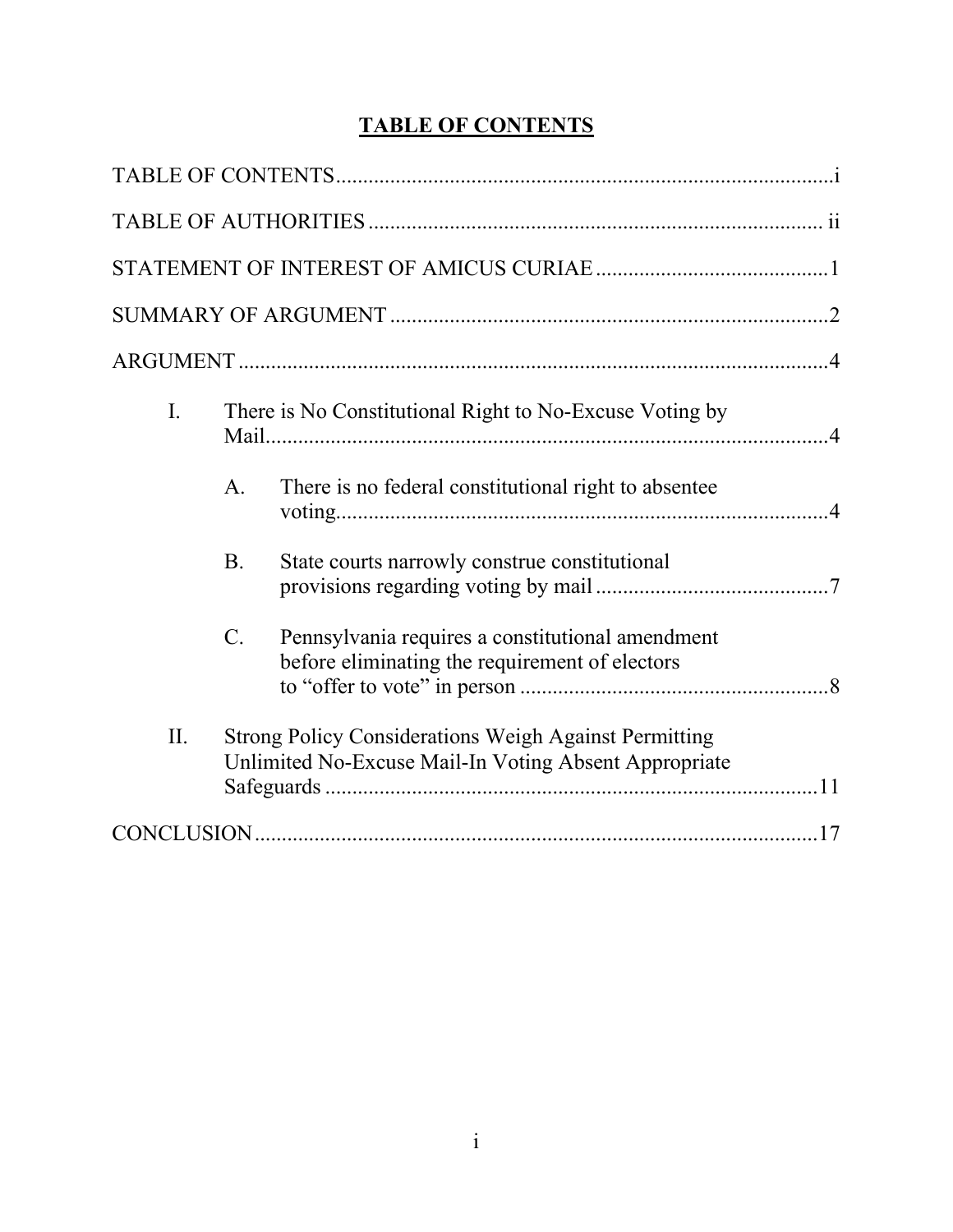# **TABLE OF AUTHORITIES**

| <b>Cases</b>                                                                                                                      |
|-----------------------------------------------------------------------------------------------------------------------------------|
|                                                                                                                                   |
|                                                                                                                                   |
| <i>Coalition v. Rafensperger, No. 1:20-cv-1677, 2020 U.S. Dist. LEXIS</i>                                                         |
|                                                                                                                                   |
|                                                                                                                                   |
| Eu v. San Francisco Cty. Democratic Cent. Comm., 489 U.S. 214 (1989)  12                                                          |
|                                                                                                                                   |
|                                                                                                                                   |
| In re Contested Election of Lancaster City's Fifth Ward Election,                                                                 |
| In re Ctr. Twp. Democratic Party Supervisor Primary Election,                                                                     |
| In re Nomination Paper of Nader, 905 A.2d 450 (Pa. 2006)  11                                                                      |
| In re November 3, 2009 Election for Council of Borough, 2009 Pa.<br>Dist. & Cnty. Dec. LEXIS 208 (Allegheny County Dec. 2009)  14 |
| In re Petition to Contest Nomination of Payton, No. 0049, 2006 Phila.                                                             |
|                                                                                                                                   |
|                                                                                                                                   |
|                                                                                                                                   |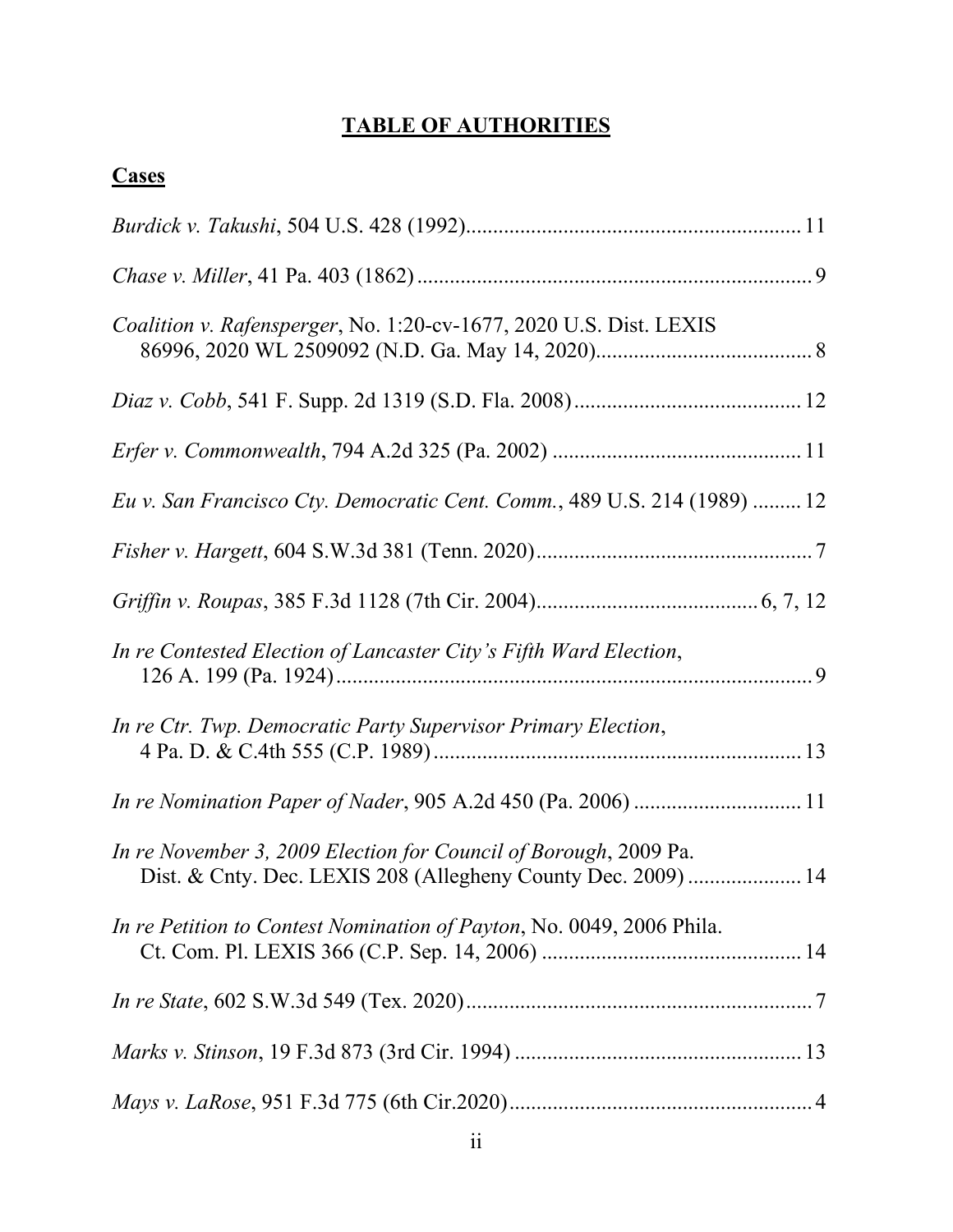| <i>NAACP v. USPS, No. 20-cv-2295, 2020 U.S. Dist. Lexis 208824</i>   |
|----------------------------------------------------------------------|
|                                                                      |
| Opening of Ballot Box of the First Precinct of Bentleyville, 143 Pa. |
|                                                                      |
|                                                                      |
|                                                                      |
| Timmons v. Twin Cities Area New Party, 520 U.S. 351 (1997) 11        |
| Working Families Party v. Commonwealth, 209 A.3d 270 (Pa. 2019) 11   |
|                                                                      |

## **Statutes**

# **Other Authorities**

Chris Potter, *Glitch Sends Duplicate Ballots To Voters, But System Prevents Double-Voting, County Says*, WESA NEWS (MAY 14, 2020) .......... 15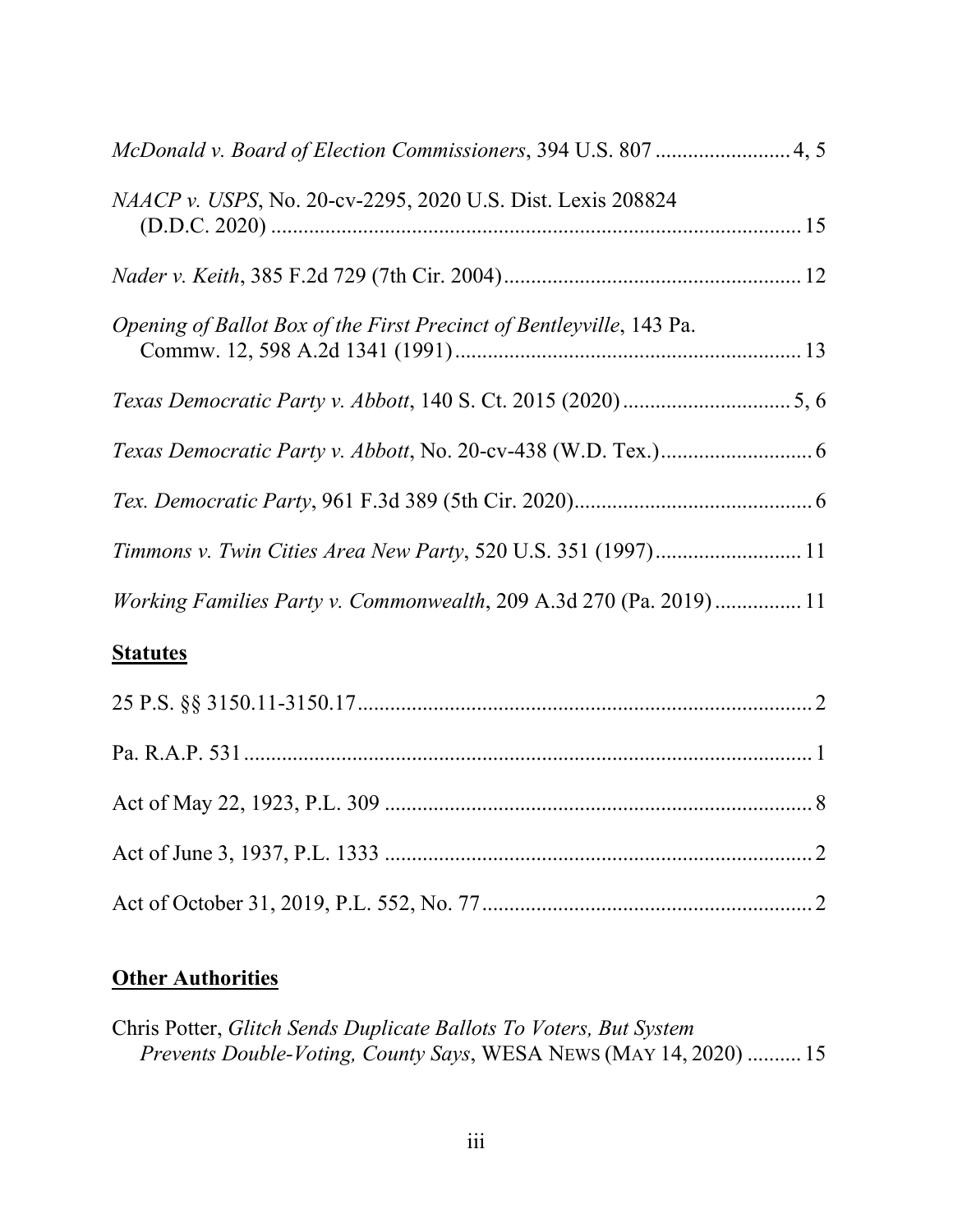| Chris Ullery, Voting by mail in Montgomery County? Here's why<br>you shouldn't return your ballot yet, COURIER TIMES (October 5, 2021)16 |  |
|------------------------------------------------------------------------------------------------------------------------------------------|--|
| John C. Fortier & Norman J. Ornstein, "Symposium: The Absentee<br>Ballot and the Secret Ballot: Challenges for Election Reform,"         |  |
| John Harwood, "Early Voting Begins in Presidential Battlegrounds:<br>In Iowa, 'Ballot Chasers' Seek Decisions and an Edge Weeks Before   |  |
| Joseph Choi, Thousands of mail ballots may be lost, Pittsburgh-area                                                                      |  |
| Michael Moss, "Absentee Votes Worry Officials as Nov. 2 Nears,"                                                                          |  |
| Michelle Ye Hee, Elise Viebeck, Voter confusion rattles election<br>officials in Pennsylvania near Monday's deadline to register,        |  |
| Ron Lieber, "Cast a Ballot From the Couch: Absentee Voting Gets                                                                          |  |
| R.W. Apple Jr., "Kerry Pins Hopes in Iowa on Big Vote From                                                                               |  |
| The Associated Press, Pennsylvania county says 29K wrong ballots                                                                         |  |
| USPS, Industry Alert: COVID-19 Continuity of Operations Update,                                                                          |  |
| William T. McCauley, "Florida Absentee Voter Fraud: Fashioning<br>an Appropriate Judicial Remedy," 54 U. MIAMI L. REV. 625 (2000)  12    |  |
|                                                                                                                                          |  |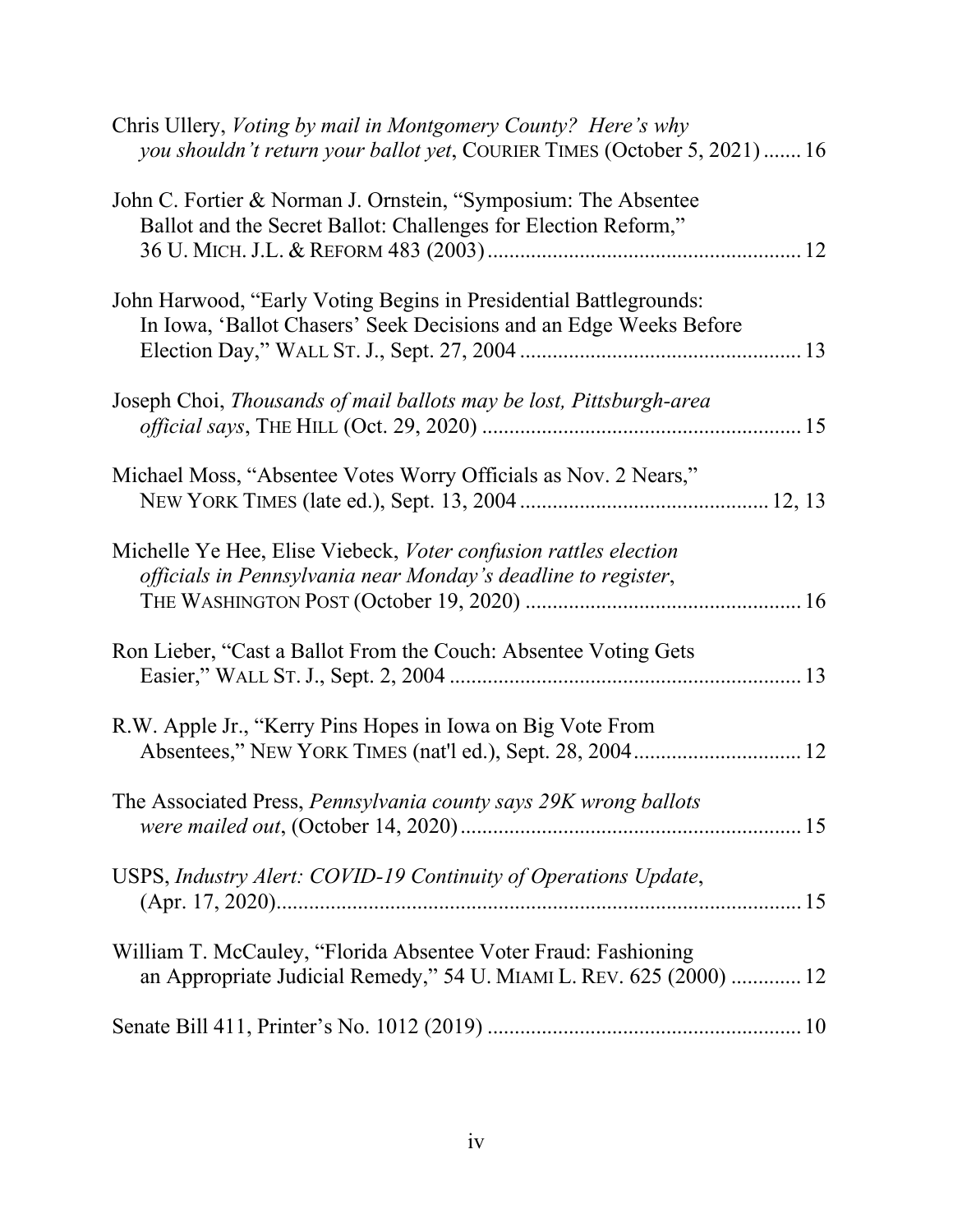# **Constitution Provisions**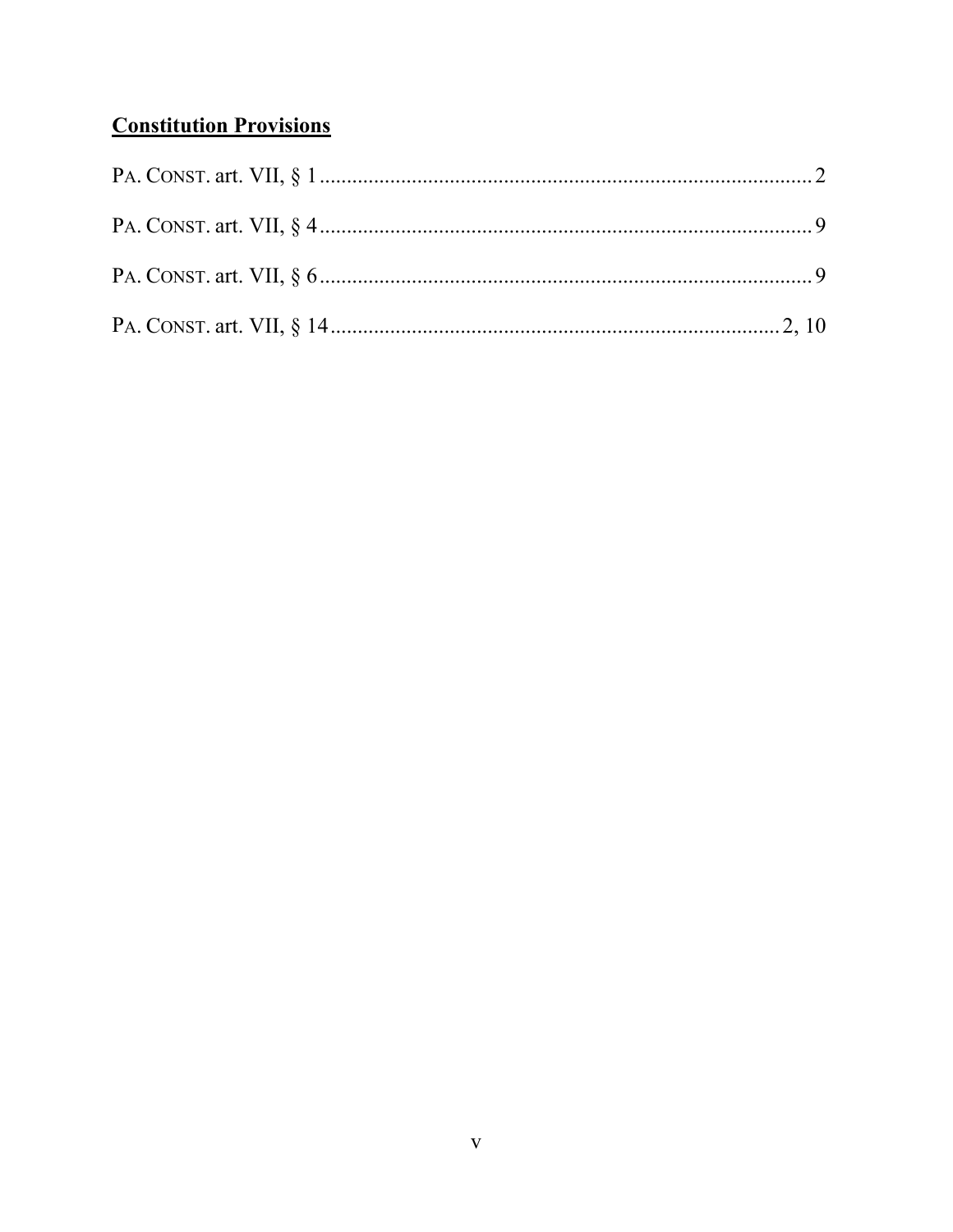### **STATEMENT OF INTEREST OF AMICUS CURIAE**

The Honest Elections Project (the "Project") is a nonpartisan organization devoted to supporting the right of every lawful voter to participate in free and honest elections. Through public engagement, advocacy, and public-interest litigation, the Project defends the fair, reasonable, and legal measures that legislatures put in place to protect the integrity of the voting process. The Project supports commonsense voting rules and opposes efforts to reshape elections for partisan gain. The Project has a significant interest in this case, as it implicates the legislature's role in setting the rules for elections and the constitutional constraints thereon. As *amicus curiae*, the Project submits this brief in support of Appellees.

Pursuant to Rule 531 of the Pennsylvania Rules of Appellate Procedure, no person or entity other than the Project and its counsel paid in whole or in part for the preparation of this brief or authored any part of this brief.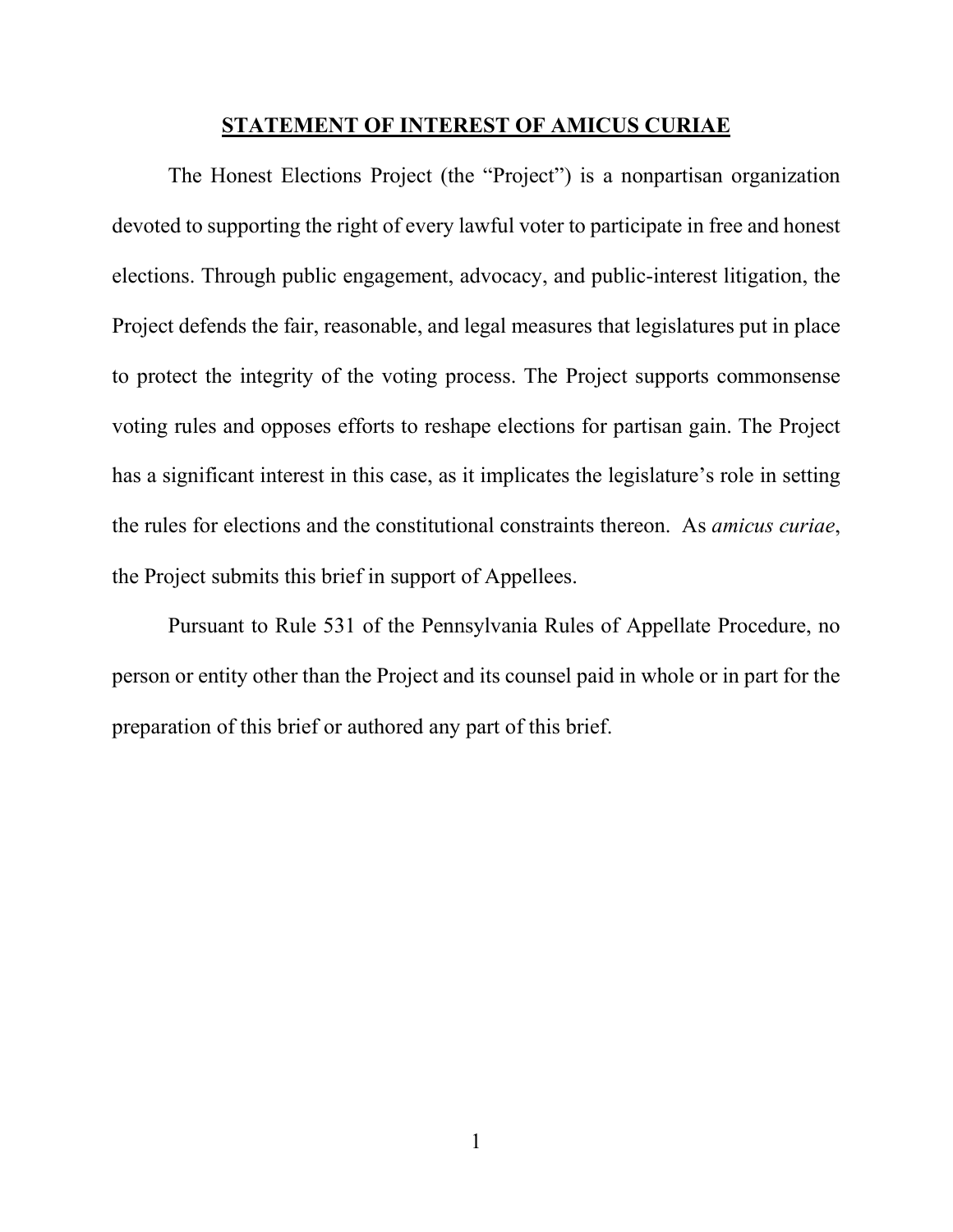#### **SUMMARY OF ARGUMENT**

In enacting Act 77, which added Article XIII-D of the Pennsylvania Election  $Code<sub>1</sub><sup>1</sup>$  $Code<sub>1</sub><sup>1</sup>$  $Code<sub>1</sub><sup>1</sup>$  the Commonwealth attempted to alter election voting rules in a manner that the Pennsylvania Constitution does not authorize. Specifically, Act 77 establishes that any qualified elector may vote by mail. The Pennsylvania Constitution, on the other hand, requires qualified electors to present their ballots in person at a designated polling place on Election Day, unless they meet one of the constitutional exceptions for absentee voting set forth in the Pennsylvania Constitution. *See* PA. CONST. art. VII, §§ 1, 14. In so doing, the Commonwealth attempted an end-run around the Pennsylvania Constitution without undertaking the necessary constitutional amendment process. While legitimate and commendable policy justifications may exist for implementing universal mail-in voting with appropriate safeguard and controls, at least equally legitimate interests weigh against such measures. Most importantly, there is no general right to vote by mail inherent anywhere within the United States or Pennsylvania Constitutions. No legislation, including Act 77, can justify the Commonwealth's contravention of its own constitution—even in light of a COVID-19 pandemic that came to fruition *after* Act 77's passage.

<span id="page-7-0"></span><sup>1</sup> Act of June 3, 1937, P.L. 1333, *as amended*, 25 P.S. §§ 3150.11–3150.17. Article XIII-D was added by the Act of October 31, 2019, P.L. 552, No. 77 (Act 77).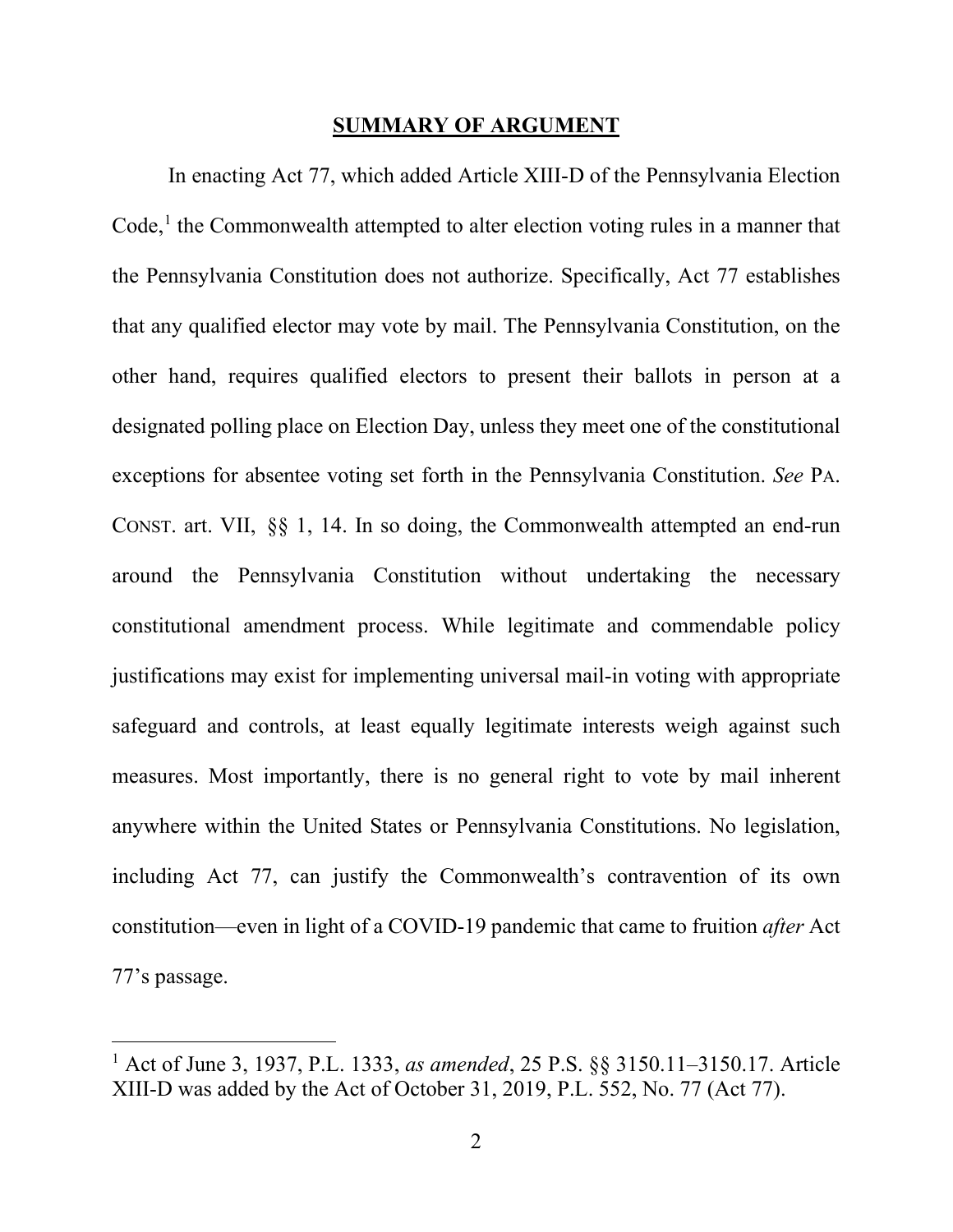The Pennsylvania Constitution does not allow universal voting by mail for very good reasons at the time the Commonwealth's constitution was adopted—the prevention of electoral fraud, the preservation of voter confidence in the integrity of elections, and ensuring the orderly administration of elections. The previous 2 years since Act 77's enactment have demonstrated these concerns are well founded. Indeed, these are very real problems that at least match the Commonwealth's interest in adhering to its own constitutional limitations on voting by mail—particularly when different counties administer vote by mail differently so that citizens of one county are treated differently than citizens of another.

The lack of any heightened interest in no-excuse mail in voting and the existence of very legitimate and real interests in maintaining absentee voting, only weaken the Commonwealth's ability to implement such measures in contravention of its Constitution. For this reason, and for those proffered by Appellees and the Commonwealth Court below, the Court should affirm the Commonwealth Court's decision declaring no-excuse mail-in voting unconstitutional and void.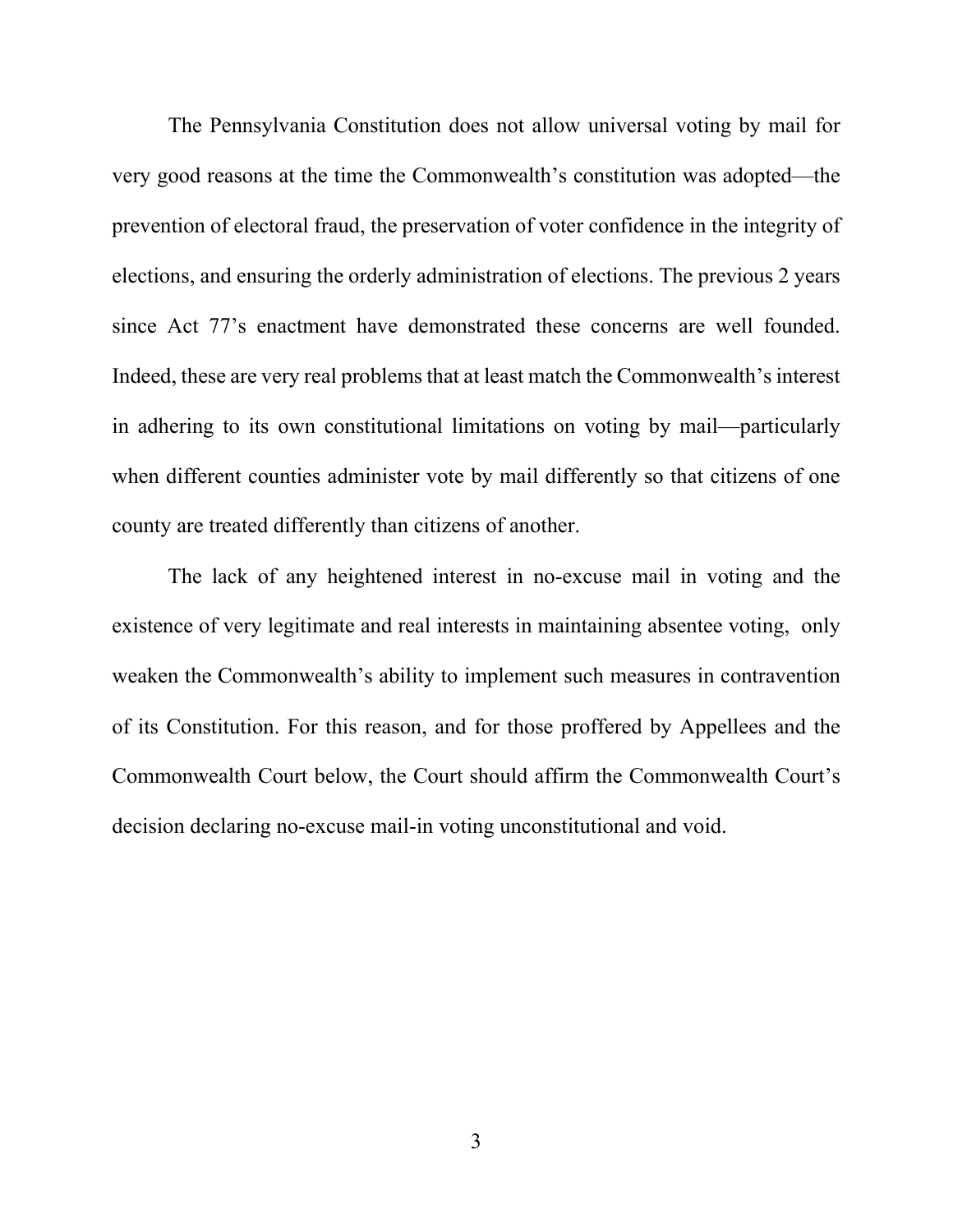#### **ARGUMENT**

## **I. THERE IS NO CONSTITUTIONAL RIGHT TO NO-EXCUSE VOTING BY MAIL**

There is no unconditional right to vote by mail under either the United States or Pennsylvania Constitutions. Furthermore, the constitutional limitations on the right to vote are not automatically abridged by the mere existence of a pandemic or any other phenomenon. Accordingly, the Commonwealth cannot buttress its attempts to side-step its own constitutional safeguards by citing to any heightened interest in protecting voting rights.

### **A. There is no federal constitutional right to absentee voting**

As the United States Supreme Court and numerous other courts have repeatedly emphasized, as a matter of federal law, "there is no constitutional right to an absentee ballot." *Mays v. LaRose*, 951 F.3d 775, 792 (6th Cir. 2020) (citing *McDonald*, 394 U.S. at 807–809). Accordingly, when there is no indication that a state has made it more difficult to vote in-person, but has imposed some limit on absentee voting, "[i]t is thus not the right to vote that is at stake here but a claimed right to receive absentee ballots." *McDonald*, 394 U.S. at 807. But there is no cognizable federal constitutional right to receive absentee ballots. *Id*. at 807–09. Accordingly, unless the state "in fact absolutely prohibited" a plaintiff from voting in any method, the state has not implicated their voting rights. *McDonald*, 394 U.S. at 808 n.7.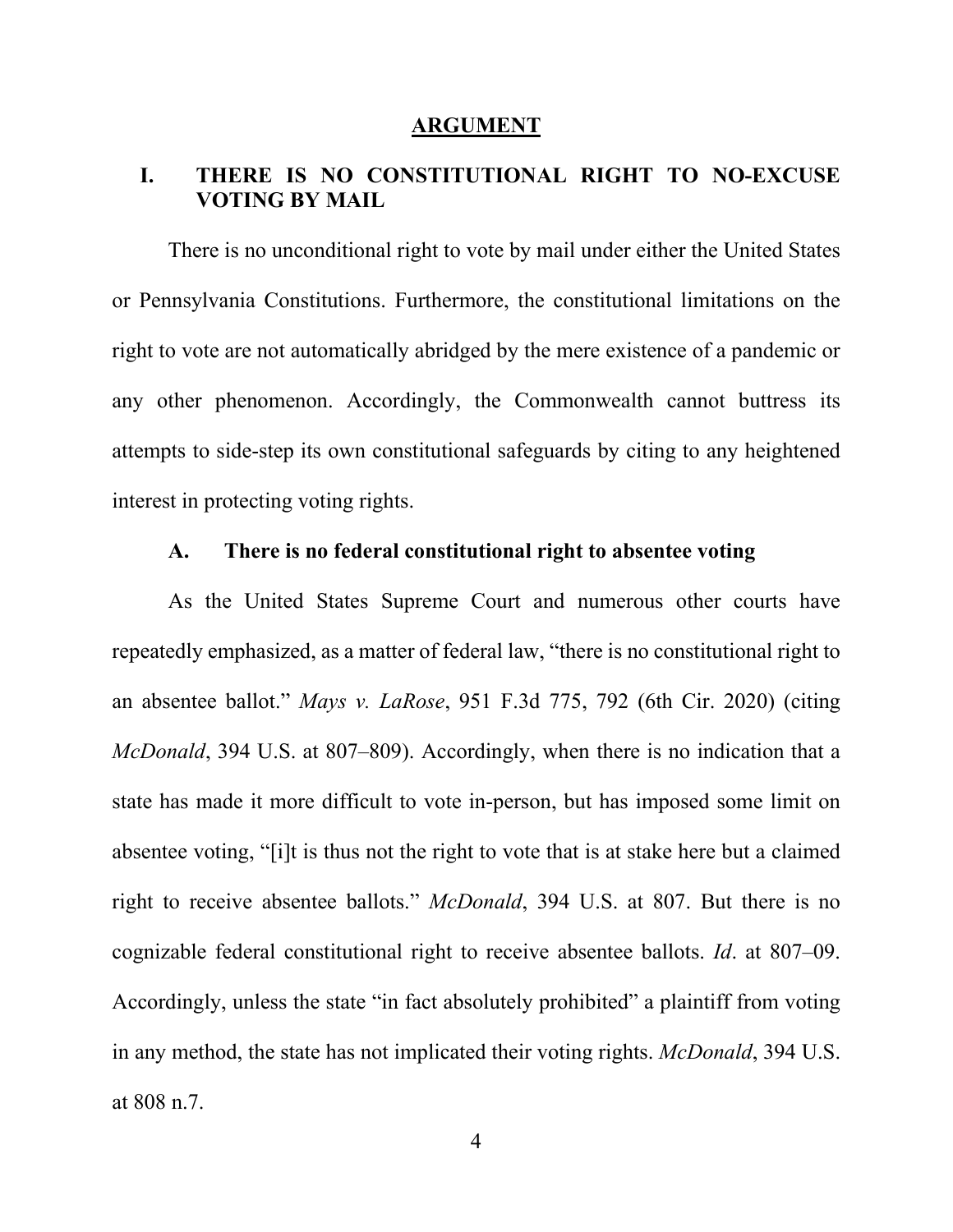The seminal United States Supreme Court decision that squarely governs this issue in federal jurisprudence is *McDonald v. Board of Election Commissioners*. In *McDonald*, the United States Supreme Court held that an Illinois statute denying certain inmates mail-in ballots did not restrict their right to vote. *Id*. at 807. Instead, it burdened only their *asserted* right to an absentee ballot because there was no evidence that the state would not provide them another way to vote. *Id*. at 807-08. Put differently, there was no indication that the inmates were "in fact absolutely prohibited from voting by the State[.]" *Id*. at 808 n.7 (emphasis added). The absentee rules did "not themselves deny [the inmates] the exercise of the franchise; nor, indeed, d[id] Illinois' Election Code so operate as a whole[.]" *Id*. at 807–08. Accordingly, the *McDonald* Court applied only rational-basis review, not strict scrutiny, and easily upheld the absentee-ballot scheme. *Id*. at 808–11. The state's refusal to give the inmates a mail ballot was not irrational, "particularly in view of the many other classes of Illinois citizens not covered by the absentee provisions, for whom voting may [have been] extremely difficult, if not practically impossible." *Id*. at 809-10.

In the wake of COVID-19, and government measures to combat the virus, the United States Supreme Court seemed to reaffirm *McDonald* in *Texas Democratic Party v. Abbott*, 140 S. Ct. 2015 (2020). In that case, the Texas Democratic Party and other plaintiffs challenged Texas's law permitting only voters ages 65 and older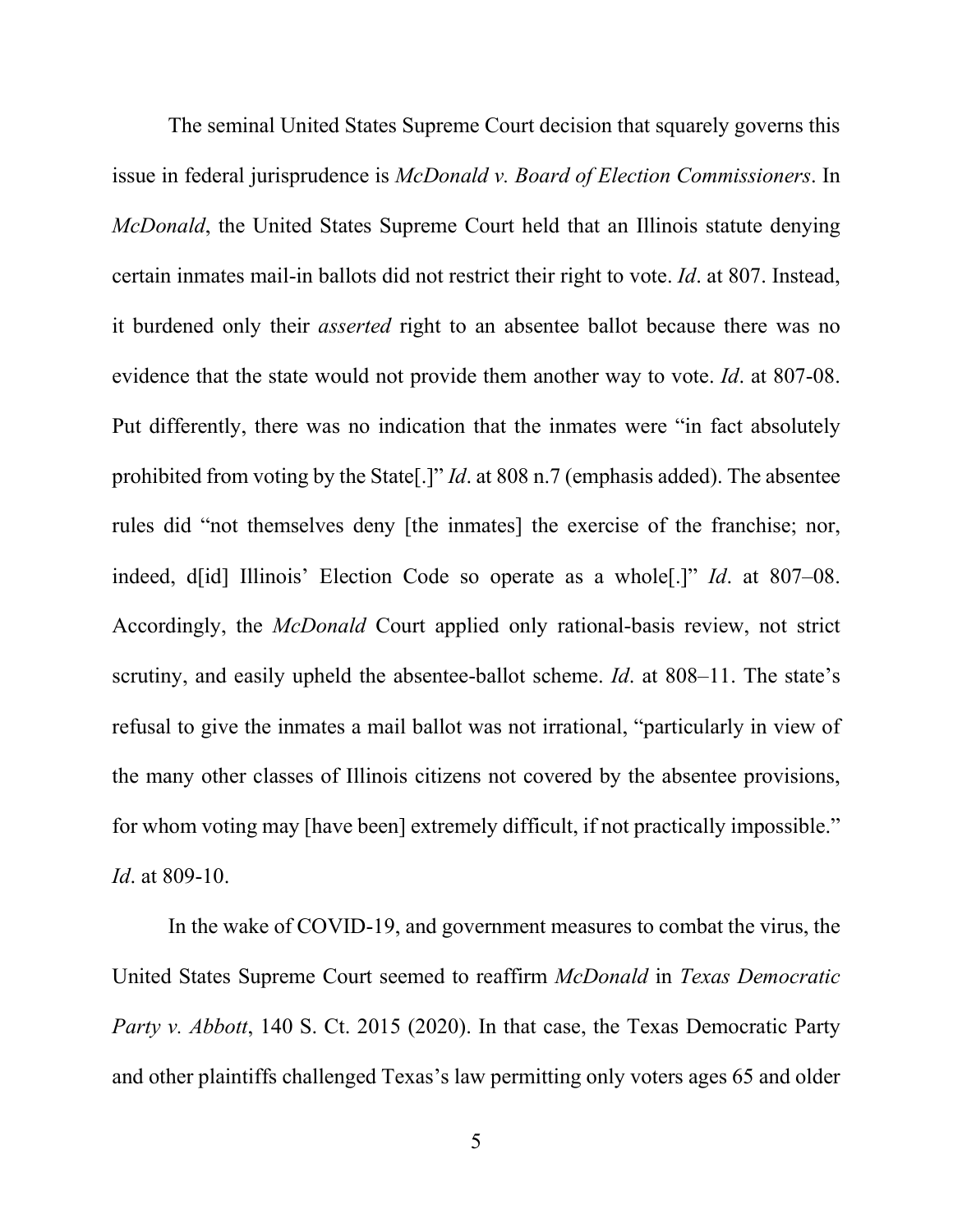to vote by mail without providing an excuse, alleging that the law was unconstitutional considering COVID-19. *See also Texas Democratic Party v. Abbott*, No. 20-cv-438 (W.D. Tex.) (filed April 7, 2020) (ECF No. 9 – Amend. Compl.); *Id.* (ECF No. 15 – Motion for Preliminary Injunction). The United States District Court for the Western District of Texas agreed and issued a preliminary injunction that allowed every voter to vote absentee if they had a "fear" of contracting the virus, but a Fifth Circuit motions panel quickly stayed the injunction. *Tex. Democratic Party*, 961 F.3d 389, 412 (5th Cir. 2020). Like the Pennsylvania Constitution, "Texas has similarly decided to give only some of its citizens the option to vote by mail." *See id.* at 403. The United States Supreme Court, with no noted dissents, denied an application to vacate the Fifth Circuit's stay. *Tex. Democratic Party v. Abbott*, 140 S. Ct. at 2015.

Unsurprisingly, the federal circuits have followed suit, holding that there is no unqualified right for all people to vote via absentee ballot. For example, in *Griffin v. Roupas*, the Seventh Circuit upheld a district court's motion to dismiss a claim on behalf of "working mothers who contend[ed] that because it [was] a hardship for them to vote in person on election day, the United States Constitution require[d] Illinois to allow them to vote by absentee ballot." 385 F.3d 1128, 1129 (7th Cir. 2004). In affirming the district court's opinion, the Seventh Circuit noted that:

In essence the plaintiffs are claiming a blanket right of registered voters to vote by absentee ballot. For it is obvious that a federal court is not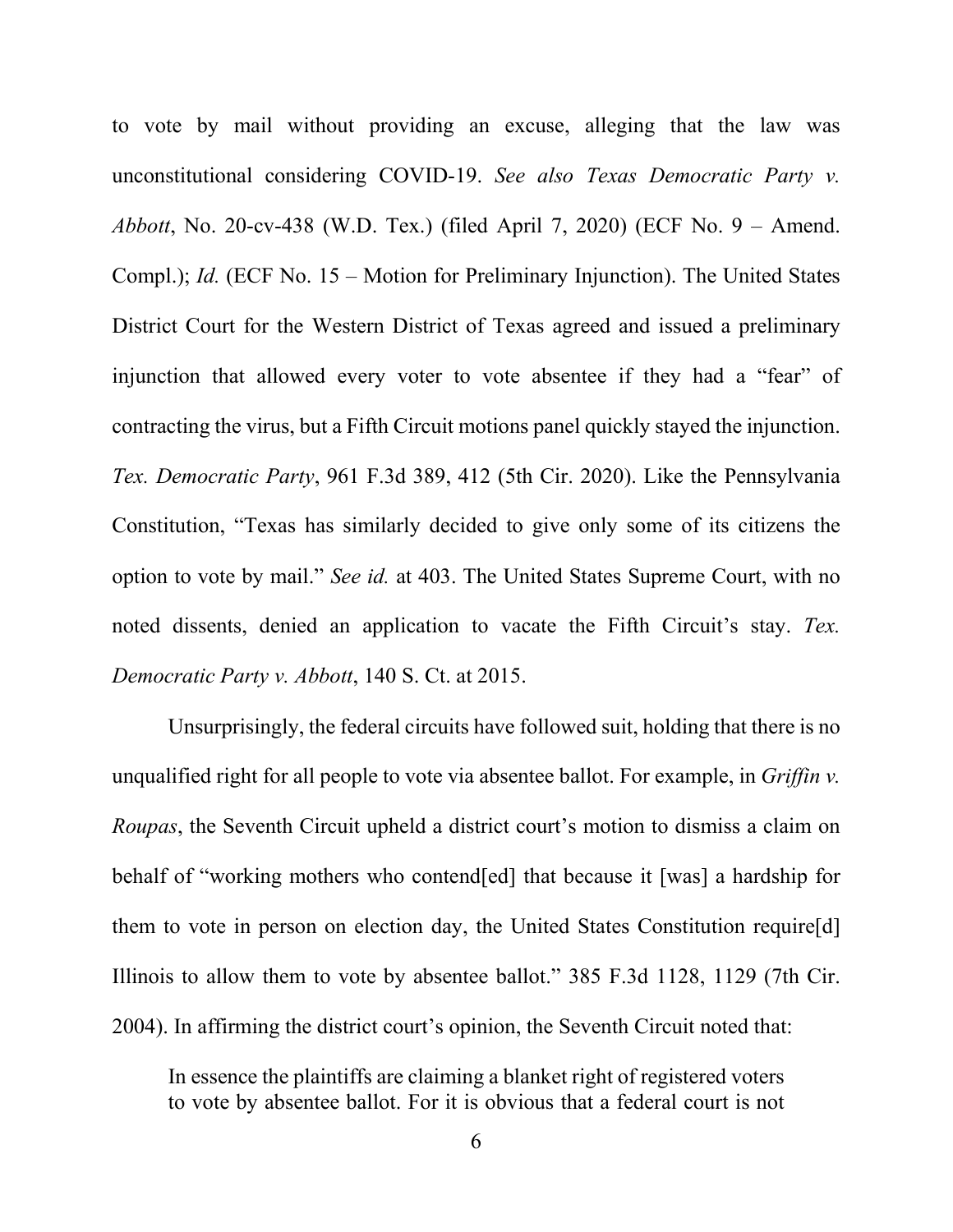going to decree weekend voting, multi-day voting, all-mail voting, or Internet voting (and would it then have to buy everyone a laptop, or a Palm Pilot or Blackberry, and Internet access?). That leaves as the only alternative that will satisfy the plaintiffs a general hardship exemption from the requirement of in-person voting; and as a practical matter that means absentee voting at will. For "hardship" is a subjective category dependent on personal circumstances that cannot be codified but must be left to the judgment of each voter. It is hardly to be supposed that election officials would require proof of hardship or question claims of hardship; the necessary inquiry would be unmanageable.

*Id*. at 1130. That court went on to note that there are many other issues created by unencumbered mail voting. *Id*. at 1130-31. *See also infra* at Sec. II.

## **B. State courts narrowly construe constitutional provisions regarding voting by mail**

State courts have also narrowly construed the vote by mail or absentee voting provisions of state constitutions. *See, e.g., Fisher v. Hargett*, 604 S.W. 3d 381 (Tenn.) 2020) (rejecting a state constitutional challenge to election procedures that anticipated an increase in absentee voting in light of COVID-19 but "not expressly provid[ing] . . . for any expansion of those persons who are eligible to vote absentee by mail pursuant to the [state's] statute . . ."); *In re State*, 602 S.W.3d 549 (Tex. 2020) (narrowly construing Texas's absentee voting justifications and holding that lack of immunity to COVID-19 is not itself a "physical condition" that renders a voter eligible to vote by mail within the meaning of Texas Law).

Here, Pennsylvania's Constitution has not created any burden on the right to vote, but instead has only made it easier to vote by providing for absentee or mail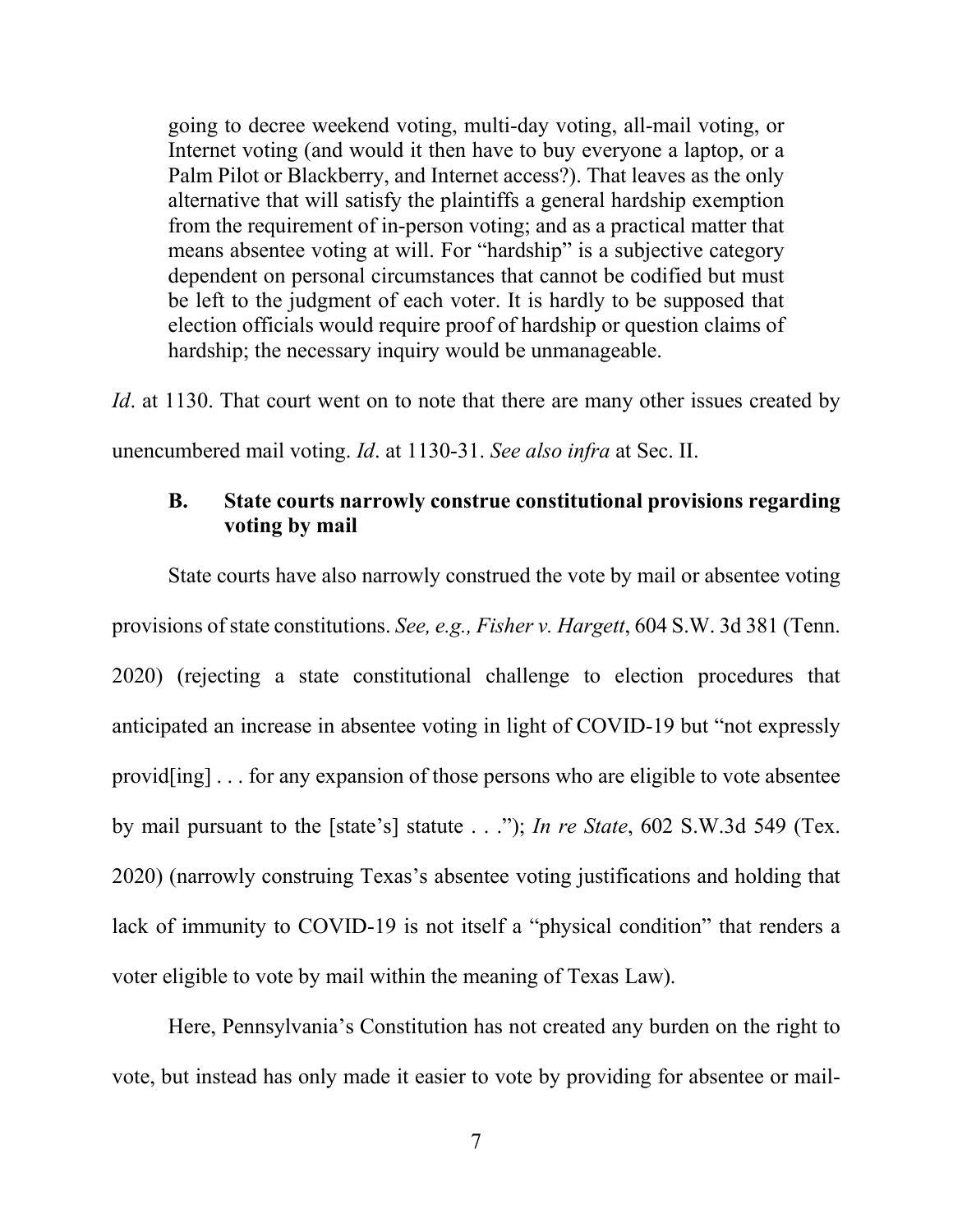in voting. The Constitution has done so while retaining some absentee voting requirements. "[T]his is not a case in which the state applied its own policy, adopted a rule, or enacted a statute that burdened the right to vote" whatsoever. *Coalition v. Rafensperger*, No. 1:20-cv-1677, 2020 U.S. Dist. LEXIS 86996, 2020 WL 2509092 at \*9 n.2 (N.D. Ga. May 14, 2020).

There is absolutely no burden on the right to vote here, and the Pennsylvania Constitution's excuse requirement for absentee voting cannot be subverted without following the proper procedures for amendment. The Commonwealth therefore lacks any kind of heightened interest that may justify an end-run around the proper procedural safeguards associated with amending the Pennsylvania Constitution. The Court should therefore affirm the Commonwealth Court's decision declaring noexcuse mail-in voting unconstitutional and void.

## **C. Pennsylvania requires a constitutional amendment before eliminating the requirement of electors to "offer to vote" in person**

Act 77 is not the first time that the Legislature has attempted to expand the right to vote by mail or absentee ballot, only for this Court to reject the proposed expansion because it violated the Pennsylvania Constitution. For example, the Legislature passed the 1923 Absentee Voting Act, seeking to expand the right to vote via absentee ballot to civilians who could not vote in person on election day. *See* Act of May 22, 1923, P.L. 309. At the time, the Pennsylvania Constitution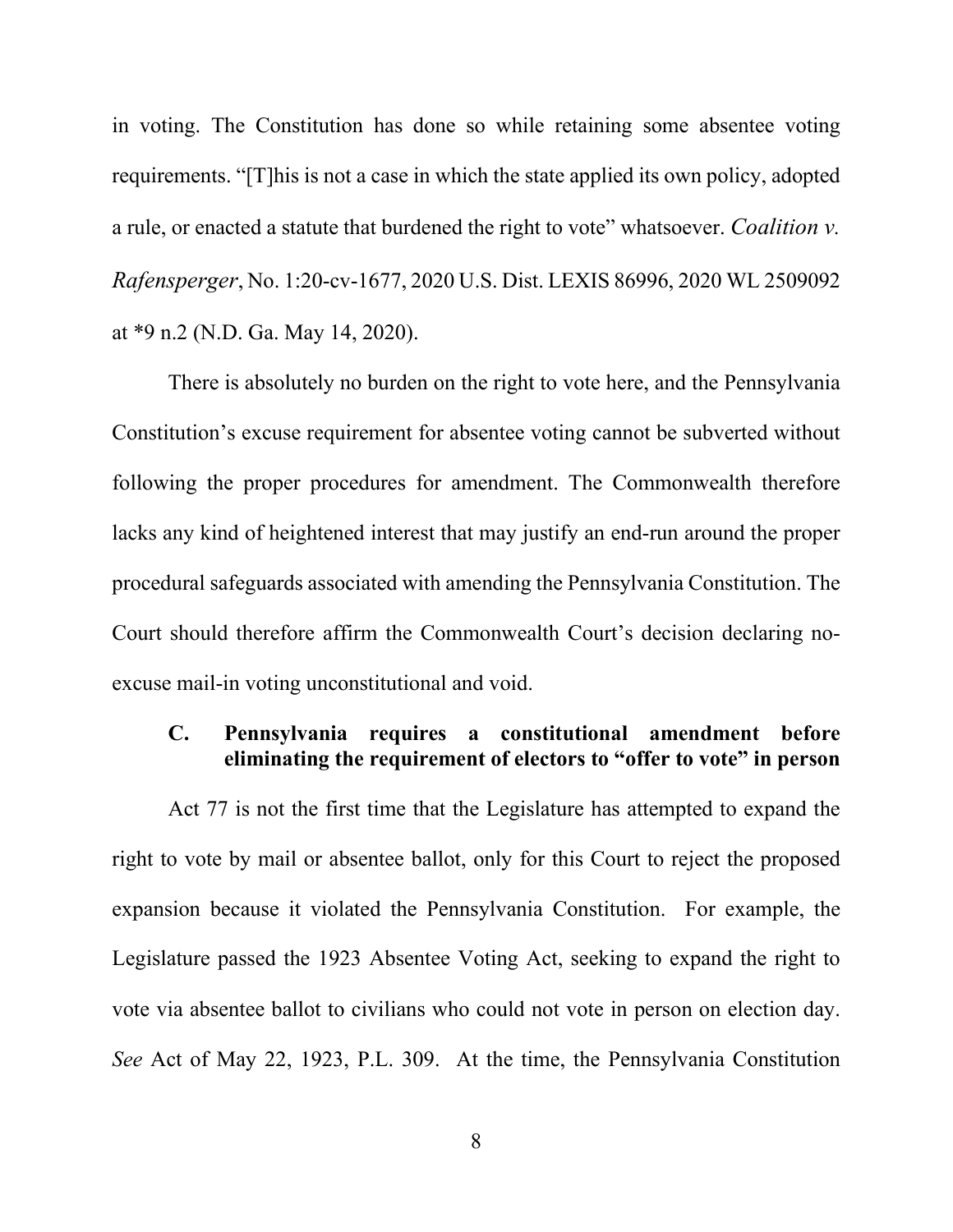limited absentee voting to those electors who were absent by reason of active military service. PA. CONST. art. VIII, § 6 (1874). This Court declared the 1923 Absentee Voting Act unconstitutional, noting "[w]hether such legislation can be sustained in Pennsylvania depends upon the wording of our Constitution." *In re Contested Election of Lancaster City's Fifth Ward Election*, 126 A. 199, 200 (Pa. 1924) ("*Lancaster City*"). This Court concluded that any expansion of voting by absentee ballot required a constitutional amendment:

However laudable the purpose of the Act of 1923, it cannot be sustained. If it is deemed necessary that such legislation be placed upon our statute books, then an amendment to the Constitution must be adopted permitting this to be done.

*Id.* at 201.

At the time *Lancaster City* was decided—and still today—the Pennsylvania Constitution also provides that "[a]ll elections by the citizens shall be by ballot or by such other method as may be prescribed by law: Provided, That secrecy in voting be preserved." PA. CONST. art. VII, § 4. But this Court's analysis in *Lancaster City* made clear that this provision did not provide the exception to swallow the rule. Absent a constitutional exception, an elector must "offer to vote" by ballot—i.e., to present oneself, with proper qualifications, at the time and place appointed, and to make manual delivery of the ballot to the officers appointed by law to receive it." *Chase v. Miller*, 41 Pa. 403, 419 (1862). Act 77 attempts to circumvent this longsettled precedent.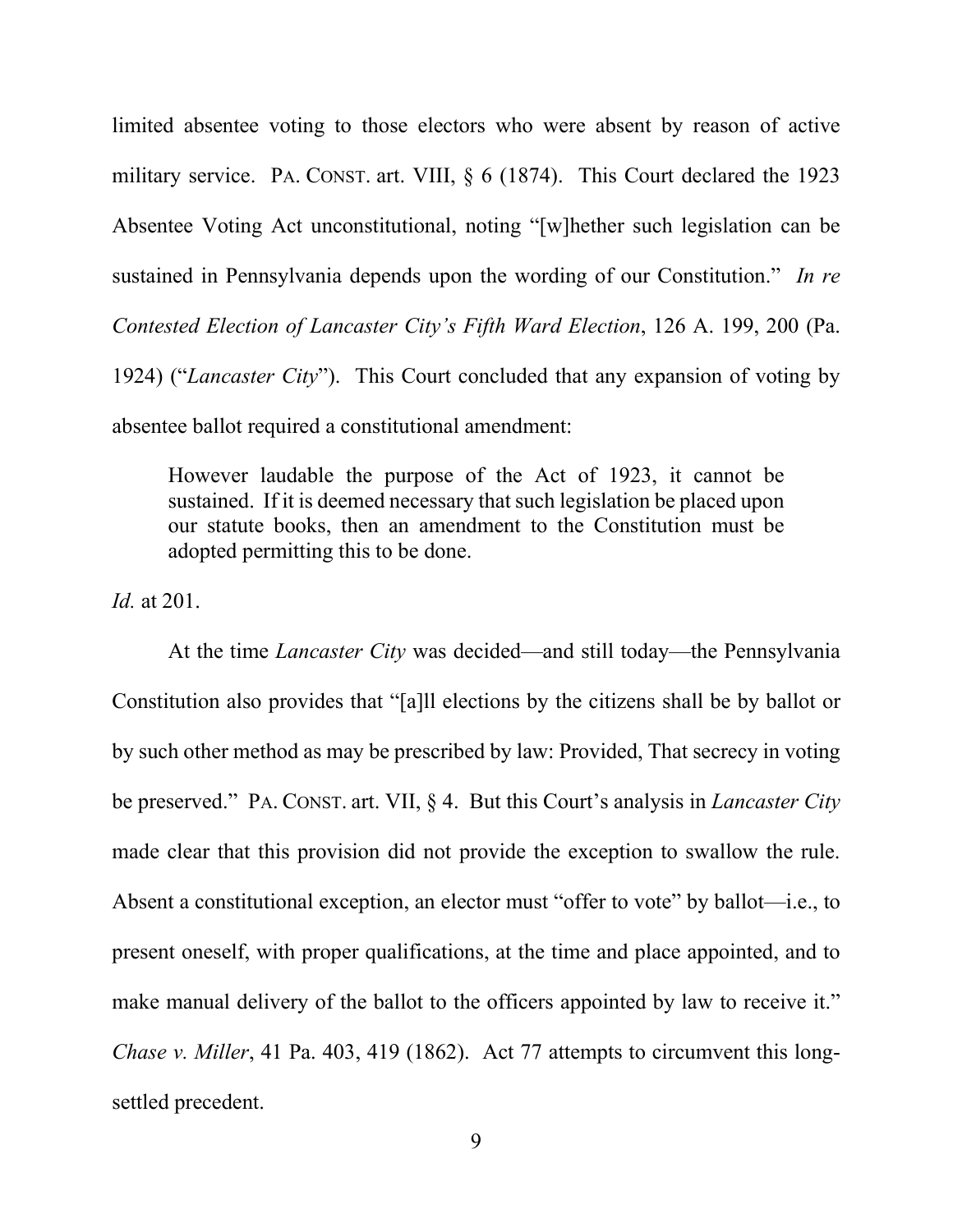Pennsylvania's Constitution creates only a limited right to vote via absentee ballot, requiring the Legislature to:

provide a manner in which, at the time and place at which, qualified electors who may, on the occurrence of any election, be absent from the municipality of their residence, because their duties, occupation or business require them to be elsewhere or who, on the occurrence of any election, are unable to attend at their proper polling places because of illness or physical disability or who will not attend a polling pace because of the observance of a religious holiday or who cannot vote because of election day duties, in the case of a county employee ….

PA. CONST. art. VII, § 14. Act 77, of course, would extend far beyond these limitations, providing an unqualified right to vote by mail, but without a concurrent amendment to the Constitution.

Indeed, it appears the Legislature acknowledged the need to amend the Constitution to accommodate Act 77. Senate Bill 411, Printer's No. 1012 (2019), proposed to amend Article VII, Section 14 of the Pennsylvania Constitution to align with Act 77. But the Senate Bill did not pass, and the Constitution was not amended. Act 77 thus got out over the Constitution's skis, alleviating the requirement for electors to "offer to vote" in person at their district in circumstances far broader than what is permitted under Article VII, Section 14. Although a constitutional amendment to facilitate no-excuse mail-in voting might one day be adopted, Act 77 cannot validly "be placed on the statute books" until that day comes to pass.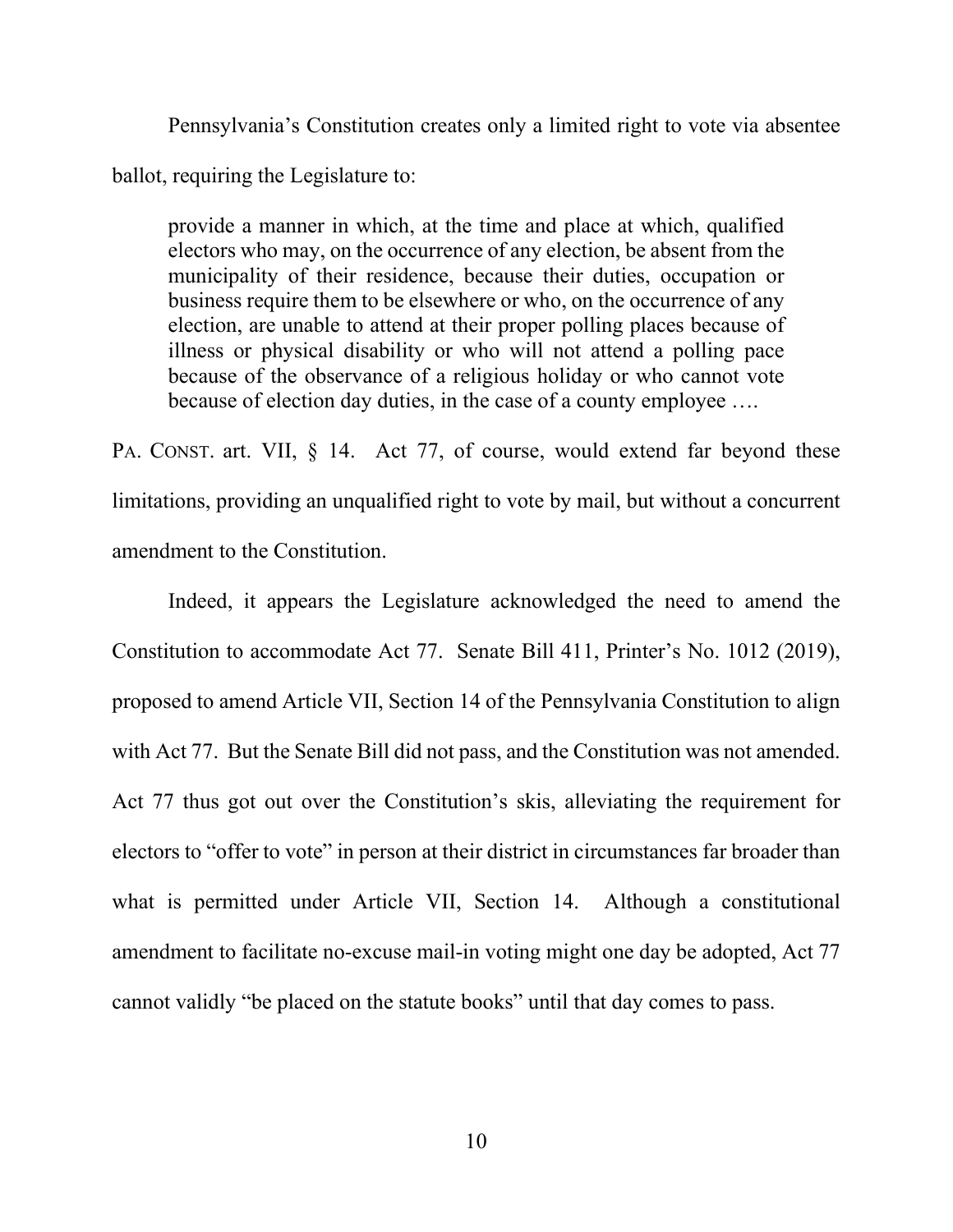## **II. STRONG POLICY CONSIDERATIONS WEIGH AGAINST PERMITTING UNLIMITED NO-EXCUSE MAIL-IN VOTING ABSENT APPROPRIATE SAFEGUARDS.**

In addition to the lack of voting rights implications imposed by Pennsylvania's excuse requirement for absentee voting—under either the Pennsylvania or federal constitutions—there are strong policy considerations that weigh against permitting unlimited no-excuse voting by mail without sufficient safeguards. Indeed, some of these concerns have been experienced by jurisdictions within the Commonwealth only within the previous two years. These concerns include prevention of election fraud, preservation of voter confidence in the integrity of elections, and the safeguarding of the orderly administration of elections.

"[T]he right to vote is the right to participate in an electoral process that is necessarily structured to maintain the integrity of the democratic system." *Burdick v. Takushi*, 504 U.S. 428, 441 (1992) (as quoted in *In re Nomination Paper of Nader*, 905 A.2d 450, 459-60 (Pa. 2006)). [2](#page-16-0) The public's interest in the maintenance, order,

<span id="page-16-0"></span><sup>&</sup>lt;sup>2</sup> Although Pennsylvania's Free Speech and Association Clauses provide protections broader than its federal counterpart, the Supreme Court of Pennsylvania still relies on the federal *Anderson/Burdick* jurisprudence to adjudicate claims related to the administration of elections and voting rights. *Working Families Party v. Commonwealth*, 209 A.3d 270, 284-286 (Pa. 2019) (relying on *Timmons v. Twin Cities Area New Party*, 520 U.S. 351 (1997)). Furthermore, the Supreme Court of Pennsylvania has ruled that Pennsylvania's equal protections provisions are coextensive with the Equal Protection Clause of the Fourteenth Amendment to the U.S. Constitution. *Erfer v. Commonwealth*, 794 A.2d 325, 332 (Pa. 2002).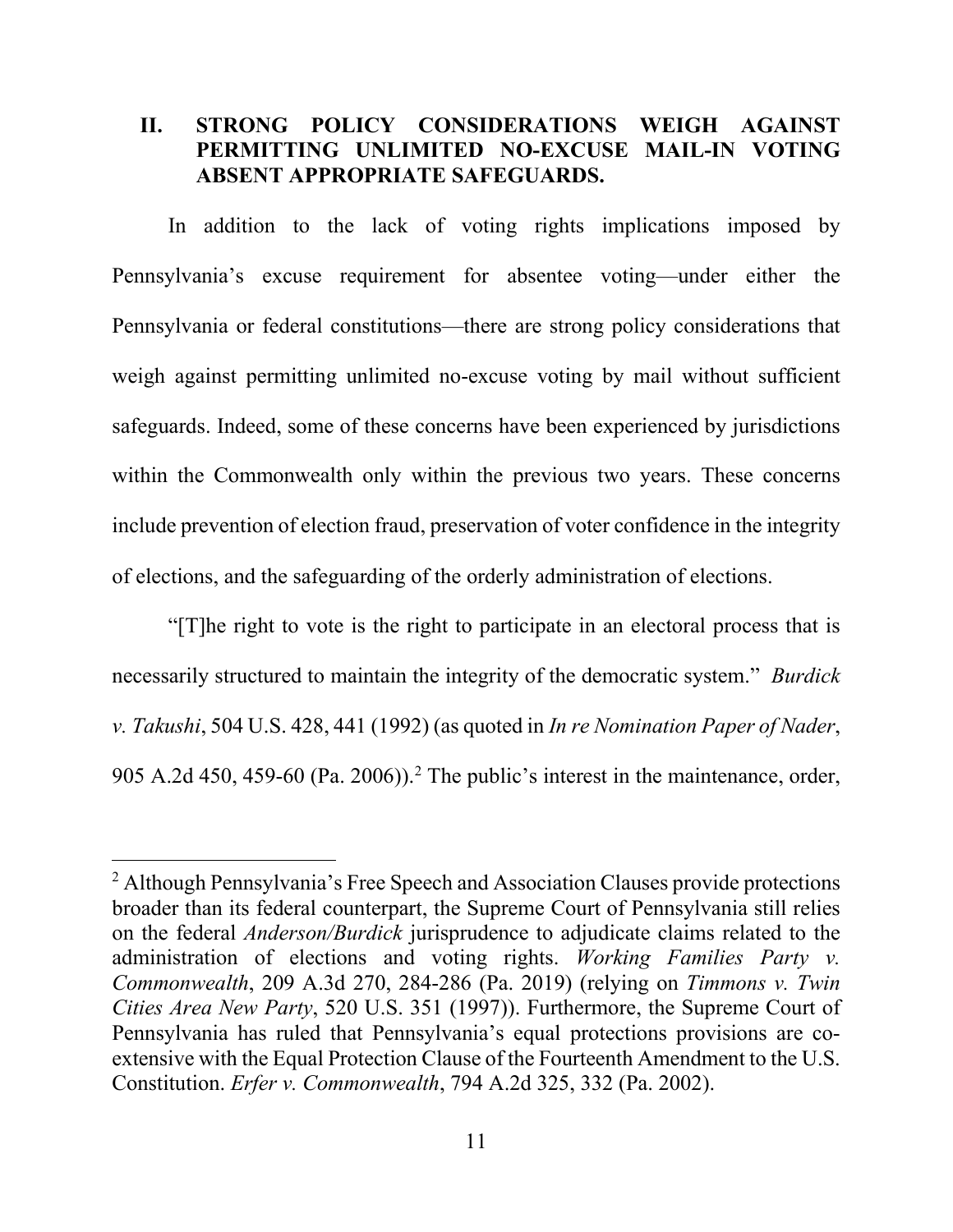and integrity of elections is compelling. *See, e.g., Eu v. San Francisco Cty. Democratic Cent. Comm.,* 489 U.S. 214, 231 (1989); *Diaz v. Cobb*, 541 F. Supp. 2d 1319, 1335 (S.D. Fla. 2008).

In *Griffin v. Roupas,* Judge Posner described the many issues that can accompany unlimited absentee voting. "Voting fraud is a serious problem in U.S. elections generally . . . and it is facilitated by absentee voting." *Griffin*, 385 F.3d at 1130-31 (citing John C. Fortier & Norman J. Ornstein, "Symposium: The Absentee Ballot and the Secret Ballot: Challenges for Election Reform," 36 U. MICH. J.L. & REFORM 483 (2003); William T. McCauley, "Florida Absentee Voter Fraud: Fashioning an Appropriate Judicial Remedy," 54 U. MIAMI L. REV. 625, 631–32 (2000); Michael Moss, "Absentee Votes Worry Officials as Nov. 2 Nears," NEW YORK TIMES (late ed.), Sept. 13, 2004, p. A1.). In this way, Judge Posner compared no-excuse absentee voting to take-home exams:

Absentee voters . . . are more prone to cast invalid ballots than voters who, being present at the polling place, may be able to get assistance from the election judges if they have a problem with the ballot. And because absentee voters vote before election day, often weeks before, . . . they are deprived of any information pertinent to their vote that surfaces in the late stages of the election campaign. The major parties are reported to be encouraging their core supporters to vote by absentee ballot so that, having as it were put them in the bag, the parties can redirect their efforts and pitch to the waverers.

*Id*. at 1131 (citing *Nader v. Keith*, 385 F.3d 729, 732-33 (7th Cir. 2004); R.W. Apple

Jr., "Kerry Pins Hopes in Iowa on Big Vote From Absentees," NEW YORK TIMES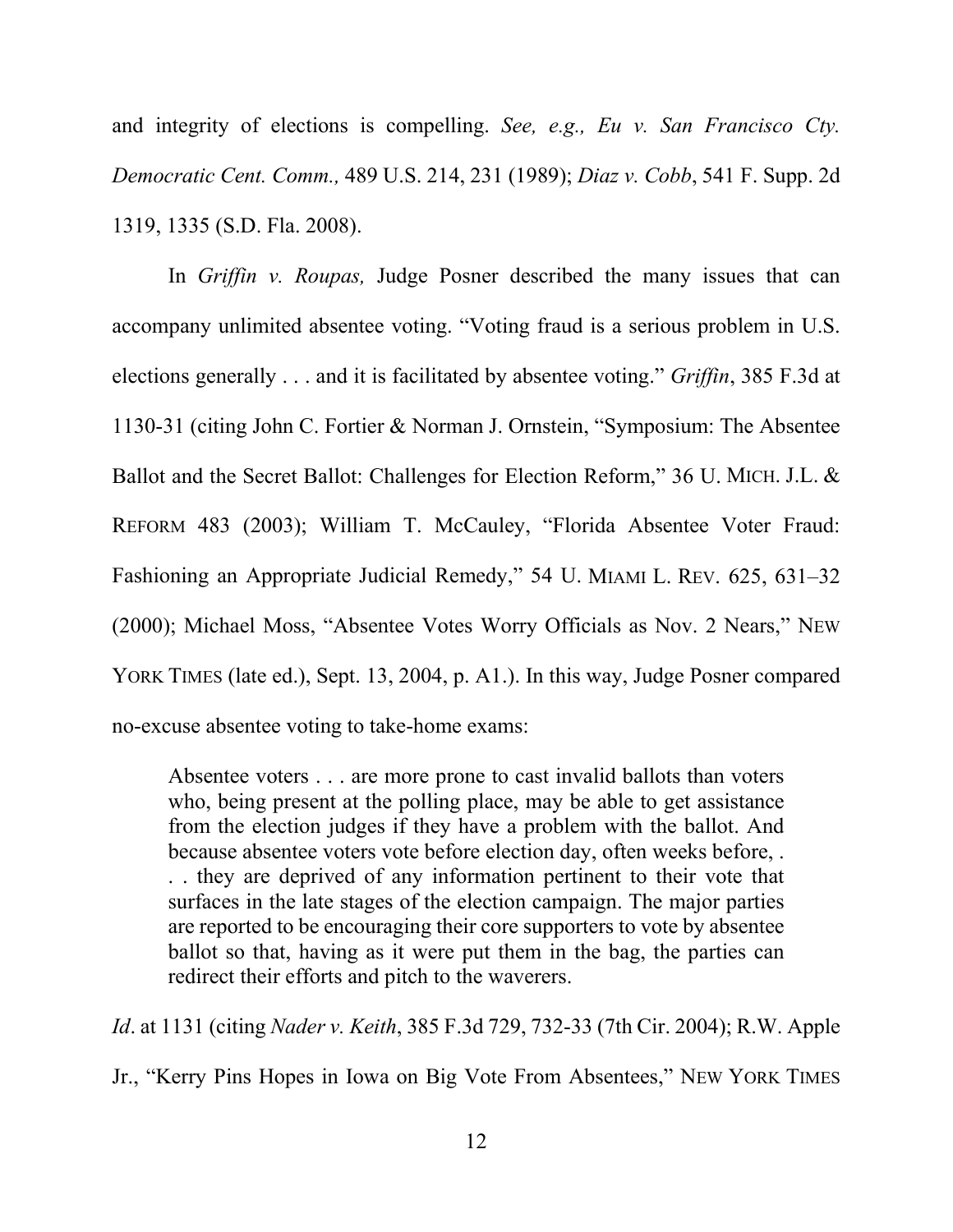(nat'l ed.), Sept. 28, 2004, p. A18; John Harwood, "Early Voting Begins in Presidential Battlegrounds: In Iowa, 'Ballot Chasers' Seek Decisions and an Edge Weeks Before Election Day," WALL ST.J., Sept. 27, 2004, p. A1; Moss, *supra*; Ron Lieber, "Cast a Ballot From the Couch: Absentee Voting Gets Easier," WALL ST.J., Sept. 2, 2004, p. D1.).

Voting fraud and illegal electoral activity associated with voting by mail have occurred in the Commonwealth. *See Marks v. Stinson*, 19 F.3d 873 (3rd Cir. 1994) (upholding grant of injunction where two elections officials conspired with a candidate to cause illegally obtained absentee ballots to be cast and where the County Board of elections rejected 400 of the absentee ballots because the ballots were from unregistered voters); *Opening of Ballot Box of the First Precinct of Bentleyville*, 143 Pa. Commw. 12, 598 A.2d 1341 (1991) (Four signatures on absentee ballots did not match those on the application for the absentee ballots. The election challenger alleged fraud and the court agreed. However, the challenger did not timely file her petition within the timeframe of 20 days after the election and the petition was denied. The court held that if the petition had been filed in time, the votes could have been invalidated.); *In re Ctr. Twp. Democratic Party Supervisor Primary Election*, 4 Pa. D. & C.4th 555 (C.P. 1989) (Absentee ballot applications and absentee ballots were completed and submitted for 15 persons who do not exist. One individual who was a close associate of a candidate signed for the 15 fraudulent absentee ballots and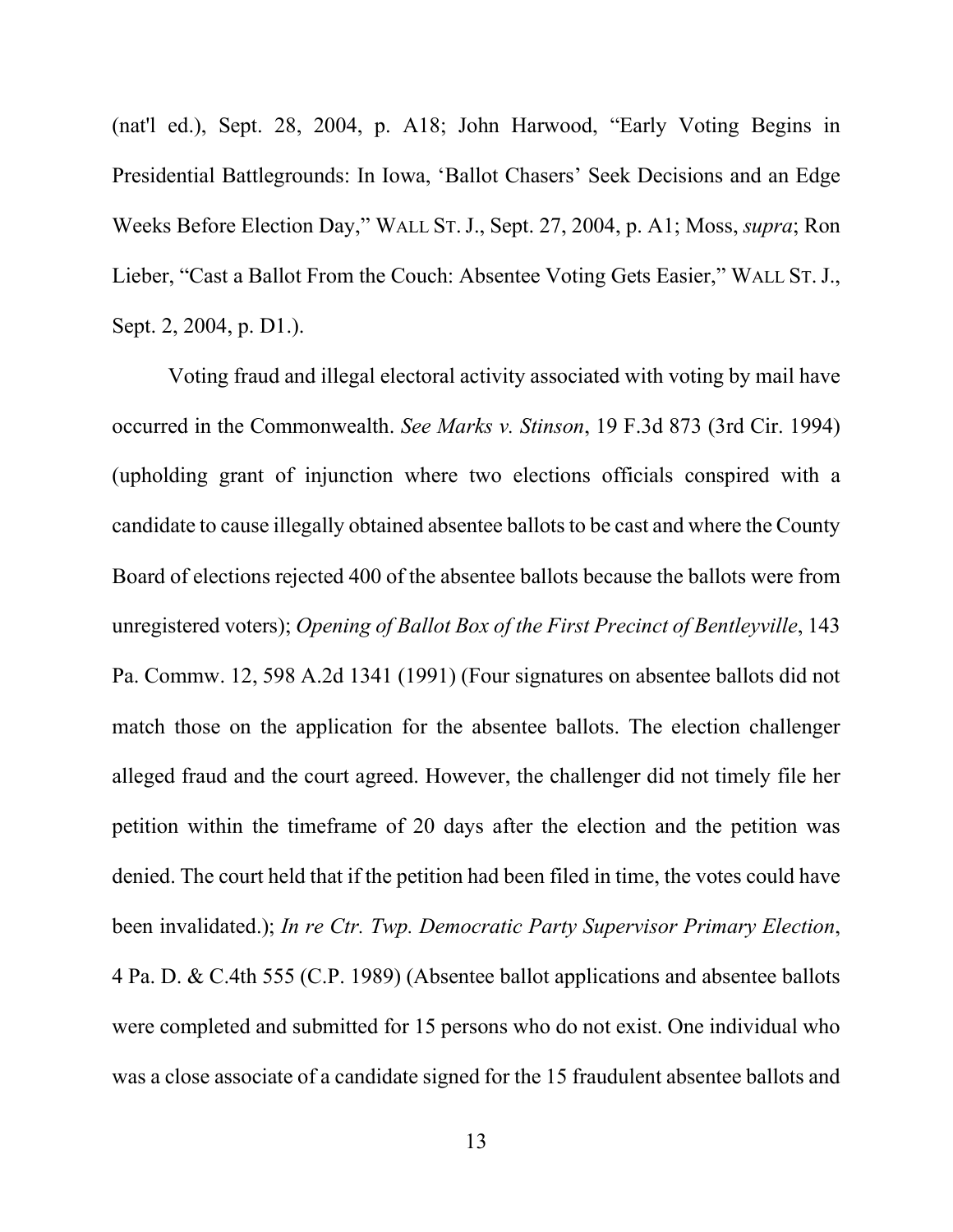hand carried them from the election bureau office. That candidate then beat their opponent by 14 votes. The nomination was voided, and a run-off election was ordered.). Completely unsecured mail voting only serves to increase the chance for voting fraud, or other illegal electoral activity, which not only undermines democracy, but decreases voter confidence in elections. Any such mail voting policies must be accompanied by controls to allow election officials to assure the integrity of elections.

Even absent fraud or illegal electoral conduct, well documented mistakes with absentee ballots have occurred in Pennsylvania even before the difficulties imposed by COVID-19 and the measures implemented to address the virus. *See In re November 3, 2009 Election for Council of Borough*, 2009 Pa. Dist. & Cnty. Dec. LEXIS 208 (Allegheny County Dec. 2009) (An error by an election official in misplacing one absentee ballot, which changed the vote and caused a tie in a borough's council person election, did not call for the absentee ballot to be thrown out since it was cast in accordance with the law and did not involve fraud or tampering); *In re Petition to Contest Nomination of Payton*, No. 0049, 2006 Phila. Ct. Com. Pl. LEXIS 366 (C.P. Sep. 14, 2006) (a candidate was stricken from the ballot and mounted a well-organized write-in campaign. Some voters wrote in the candidate for the wrong election and claimed some in-person and absentee votes were incorrectly calculated, changing the outcome of the election. The court granted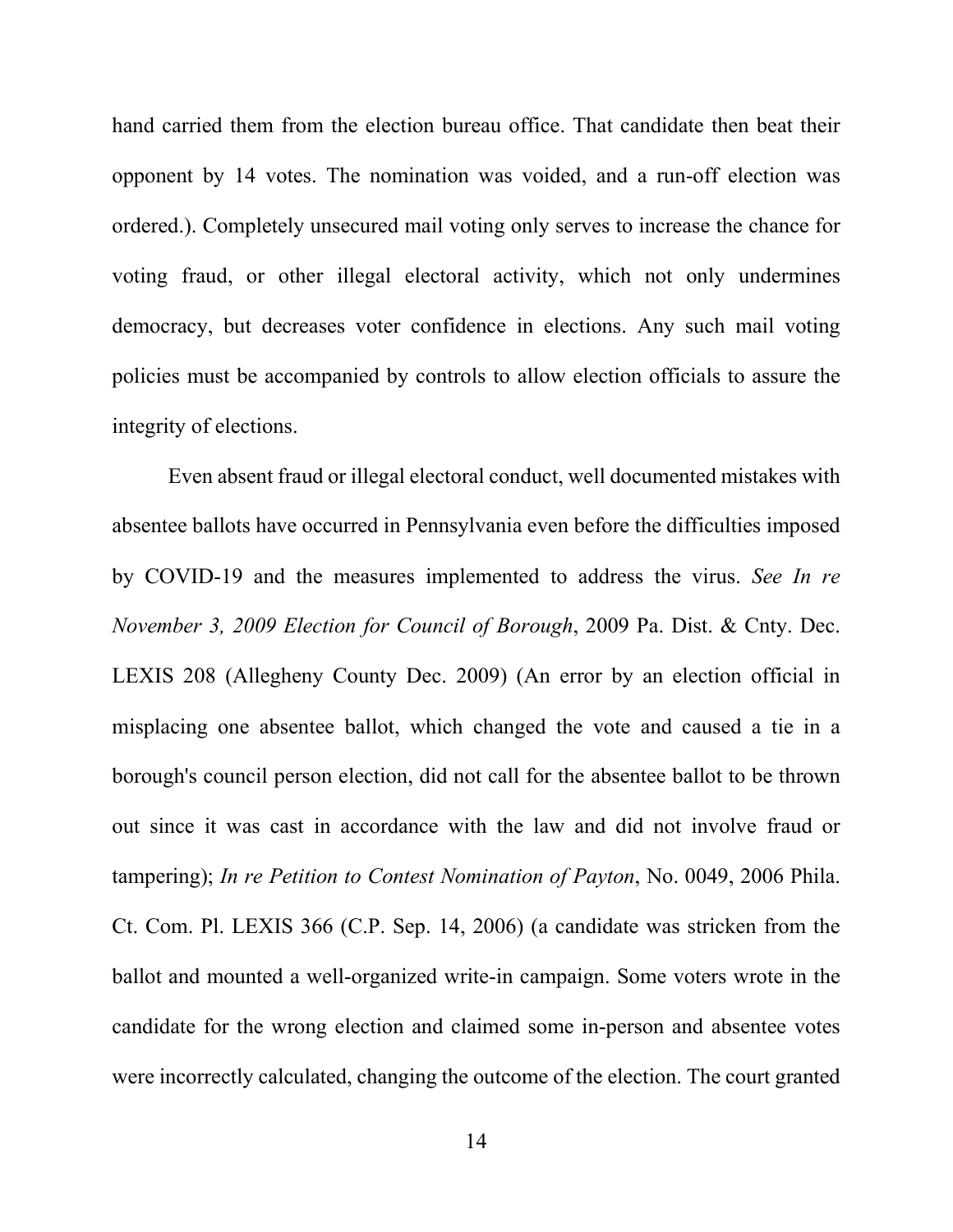a recalculation). These risks of human error increase with an increase in the volume of voting by mail.

COVID-19 and the measures implemented to combat the virus have only increased the potential issues for voting by mail. For example, amid the 2020 primary and general elections, the United States Postal Service ("USPS") suffered delays (due in-part to the substantial number of mail in ballots) and may have even lost many ballots. *See, e.g.,* USPS, *Industry Alert: COVID-19 Continuity of Operations Update* (Apr. 17, 2020), [https://about.usps.com/newsroom/service](https://about.usps.com/newsroom/service-alerts/pdf/expected-delivery-changes-april-17.pdf)[alerts/pdf/expected-delivery-changes-april-17.pdf;](https://about.usps.com/newsroom/service-alerts/pdf/expected-delivery-changes-april-17.pdf) *NAACP v. USPS*, No. 20-cv-2295, 2020 U.S. Dist. Lexis 208824 (D.D.C. 2020); Joseph Choi, *Thousands of mail ballots may be lost, Pittsburgh-area official says*, THE HILL, (Oct. 29, 2020), [https://thehill.com/homenews/state-watch/523397-thousands-of-mail-ballots-may](https://thehill.com/homenews/state-watch/523397-thousands-of-mail-ballots-may-be-lost-pittsburgh-area-official-says)[be-lost-pittsburgh-area-official-says.](https://thehill.com/homenews/state-watch/523397-thousands-of-mail-ballots-may-be-lost-pittsburgh-area-official-says) A computer glitch in Alleghany County—the Commonwealth's second largest county—caused tens of thousands of duplicate, misprinted, or otherwise incorrect ballots to be sent to voters there, leading to voter confusion and diminishing voter confidence in election integrity. Chris Potter, *Glitch Sends Duplicate Ballots To Voters, But System Prevents Double-Voting, County Says*, WESA NEWS (May 14, 2020), [https://www.wesa.fm/politics](https://www.wesa.fm/politics-government/2020-05-14/glitch-sends-duplicate-ballots-to-voters-but-system-prevents-double-voting-county-says)[government/2020-05-14/glitch-sends-duplicate-ballots-to-voters-but-system](https://www.wesa.fm/politics-government/2020-05-14/glitch-sends-duplicate-ballots-to-voters-but-system-prevents-double-voting-county-says)[prevents-double-voting-county-says;](https://www.wesa.fm/politics-government/2020-05-14/glitch-sends-duplicate-ballots-to-voters-but-system-prevents-double-voting-county-says) The Associated Press, *Pennsylvania county*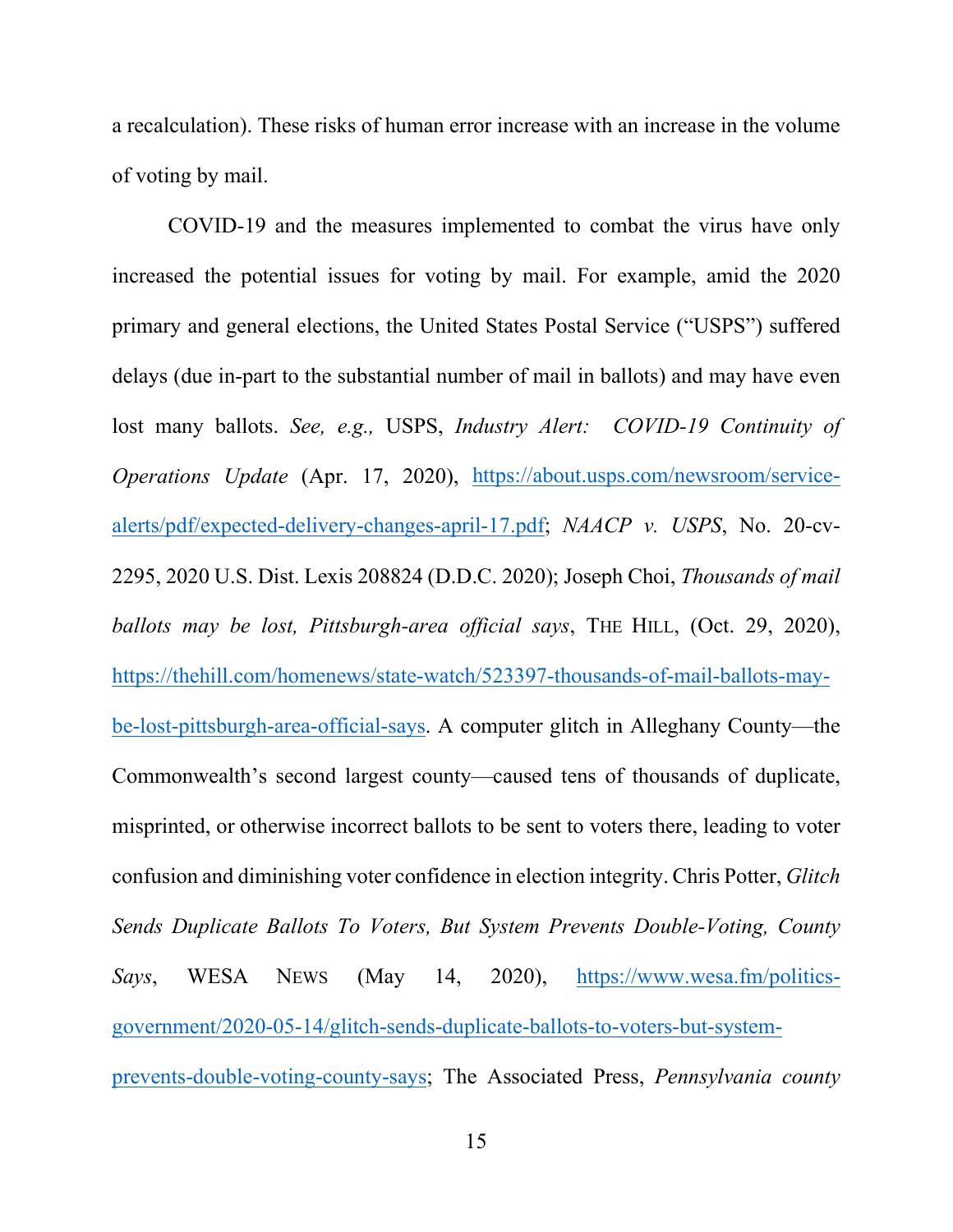*says 29K wrong ballots were mailed out* (Oct. 14, 2020), [https://apnews.com/article/pennsylvania-archive-elections-](https://apnews.com/article/pennsylvania-archive-elections-3a18b9037e66844b4aa7b08ae687c2dc)

[3a18b9037e66844b4aa7b08ae687c2dc.](https://apnews.com/article/pennsylvania-archive-elections-3a18b9037e66844b4aa7b08ae687c2dc) *See also* Michelle Ye Hee, Elise Viebeck, *Voter confusion rattles election officials in Pennsylvania near Monday's deadline to register*, THE WASHINGTON POST (Oct. 19, 2020), [https://www.washingtonpost.com/politics/voter-confusion-rattles-election](https://www.washingtonpost.com/politics/voter-confusion-rattles-election-officials-in-pennsylvania-near-mondays-deadline-to-register/2020/10/19/87f9ab9c-0ff8-11eb-b1e8-16b59b92b36d_story.html)[officials-in-pennsylvania-near-mondays-deadline-to-register/2020/10/19/87f9ab9c-](https://www.washingtonpost.com/politics/voter-confusion-rattles-election-officials-in-pennsylvania-near-mondays-deadline-to-register/2020/10/19/87f9ab9c-0ff8-11eb-b1e8-16b59b92b36d_story.html)0ff8-11eb-b1e8-16b59b92b36d story.html. Indeed, Election administrators in Allegheny County did the same thing again in 2021, misprinting about 16,000 mail ballots during the municipal elections. *See* Chris Ullery, Voting by mail in Montgomery County? Here's why you shouldn't return your ballot yet, Courier Times (Oct. 5, 2021), [https://www.buckscountycouriertimes.com/story/news/2021/10/04/montgomery](https://www.buckscountycouriertimes.com/story/news/2021/10/04/montgomery-county-replaces-16-000-misprint-mail-ballots/5987660001/)[county-replaces-16-000-misprint-mail-ballots/5987660001/.](https://www.buckscountycouriertimes.com/story/news/2021/10/04/montgomery-county-replaces-16-000-misprint-mail-ballots/5987660001/) In the end, underregulated voting by mail has inundated election officials, caused voter confusion, and undermined voter confidence in elections.

Therefore, legitimate and compelling policy considerations weigh against permitting unsecured voting by mail in the Commonwealth without appropriate safeguards. This further weakens the Commonwealth's interest in side-stepping the proper procedural safeguards associated with amending its constitution. The Court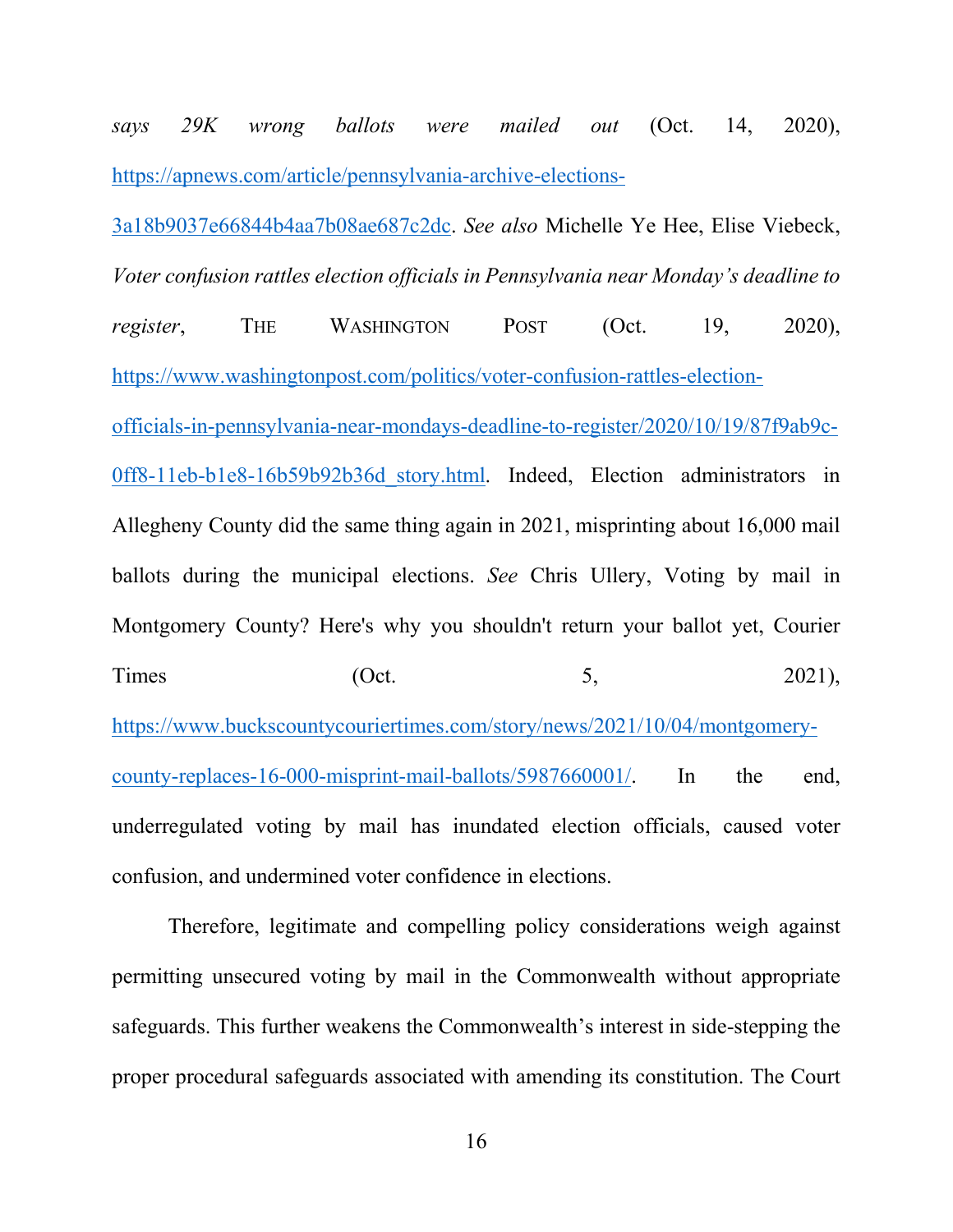should therefore affirm the Commonwealth Court's decision declaring no-excuse mail-in voting unconstitutional and void.

### **CONCLUSION**

For the foregoing reasons, Amicus Curiae, the Honest Elections Project, respectfully requests the Court affirm the Commonwealth Court's decision.

Respectfully submitted,

Kathleen A. Gallagher (PA #37950)  $kag@glawfirm.com$ Russell D. Giancola (PA #200058) [rdg@glawfirm.com](mailto:rdg@glawfirm.com) **GALLAGHER GIANCOLA LLC** 3100 Koppers Building 436 Seventh Avenue Pittsburgh, PA 15219 412.717.1900 (Phone) 412.717.1901 (Fax)

Shawn Toomey Sheehy (VA #82630)\* Dennis W. Polio (DC #198054)\* **HOLTMAN VOGEL BARAN TORCHINSKY JOSEFIAK PLLC** 15405 John Marshall Highway Haymarket, VA 20169 540.341.8808 (Phone) 540.341.8809 (Fax)

\* *Not admitted in PA*

*Counsel for Amicus Curiae Honest Elections Project*

Dated: February 25, 2022 */s/ Kathleen A. Gallagher*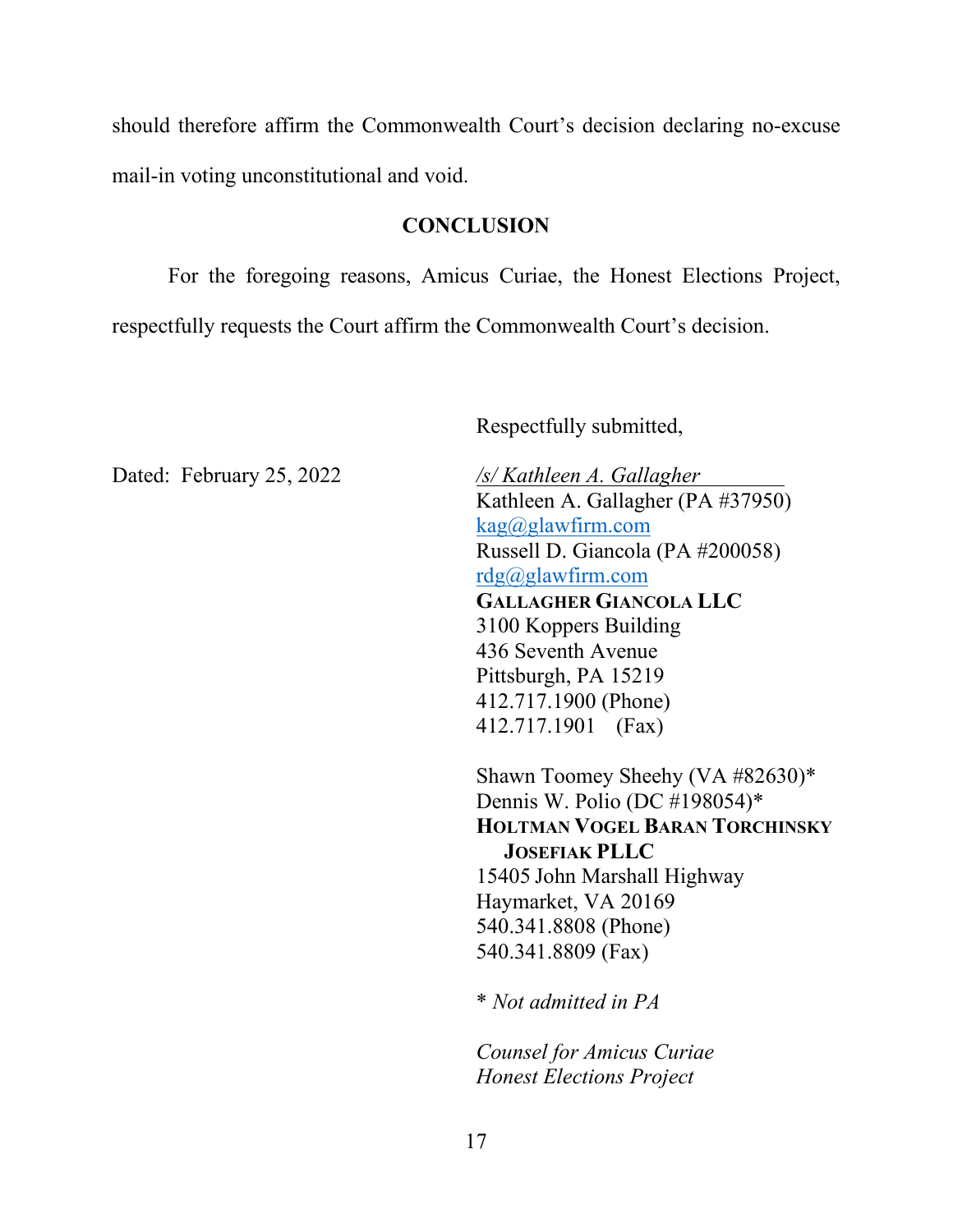## **CERTIFICATE OF COMPLIANCE**

I hereby certify that this brief contains fewer than the 7,000 words permitted under Pa. R.A.P. 2135(a)(1), excluding the cover page, table of contents, and table of authorities. This word county relies upon the word count of the word processing software used to prepare this brief.

## **GALLAGHER GIANCOLA LLC**

Dated: February 25, 2022 */s/ Kathleen A. Gallagher* Kathleen A. Gallagher Russell D. Giancola